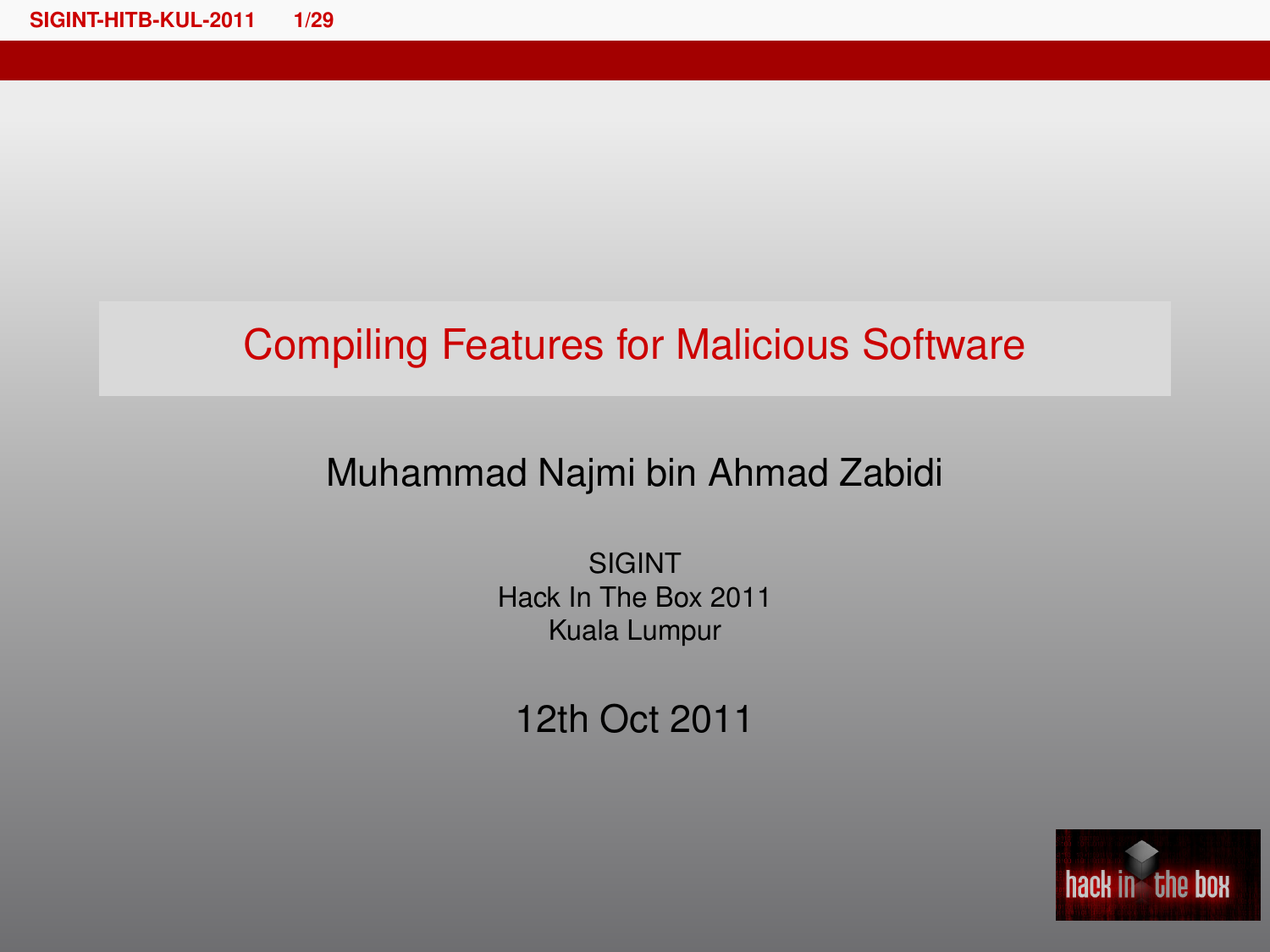**Malware 101**

### Malware in short

### $\blacksquare$  is a software

maliciousness is defined on the risks exposed to the user

sometimes, when in vague, the term "Potentially Unwanted" Program/Application" (PUP/PUA) being used

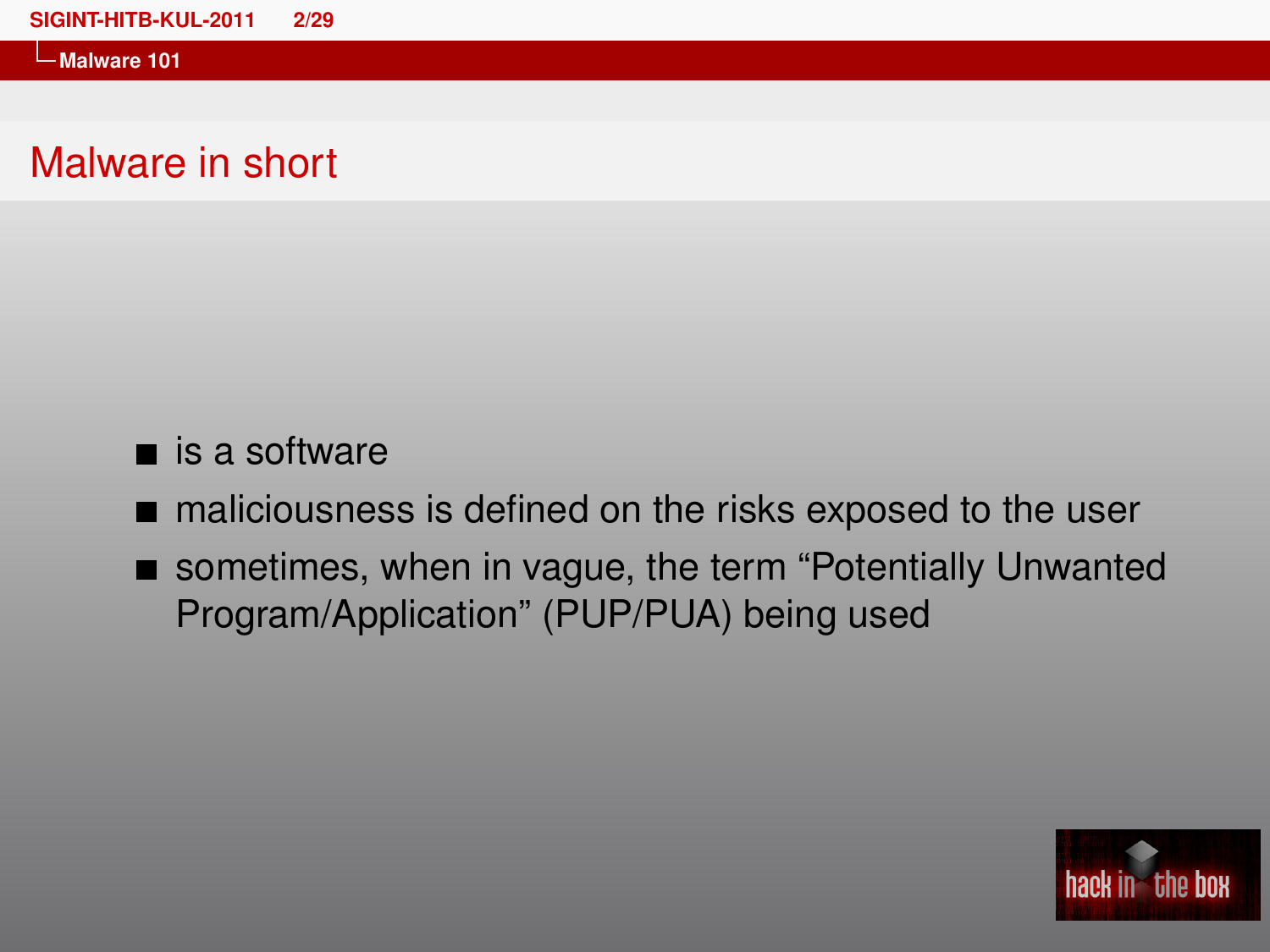**Malware 101**

### Methods of detections

- Static analysis
- **Dynamic analysis**

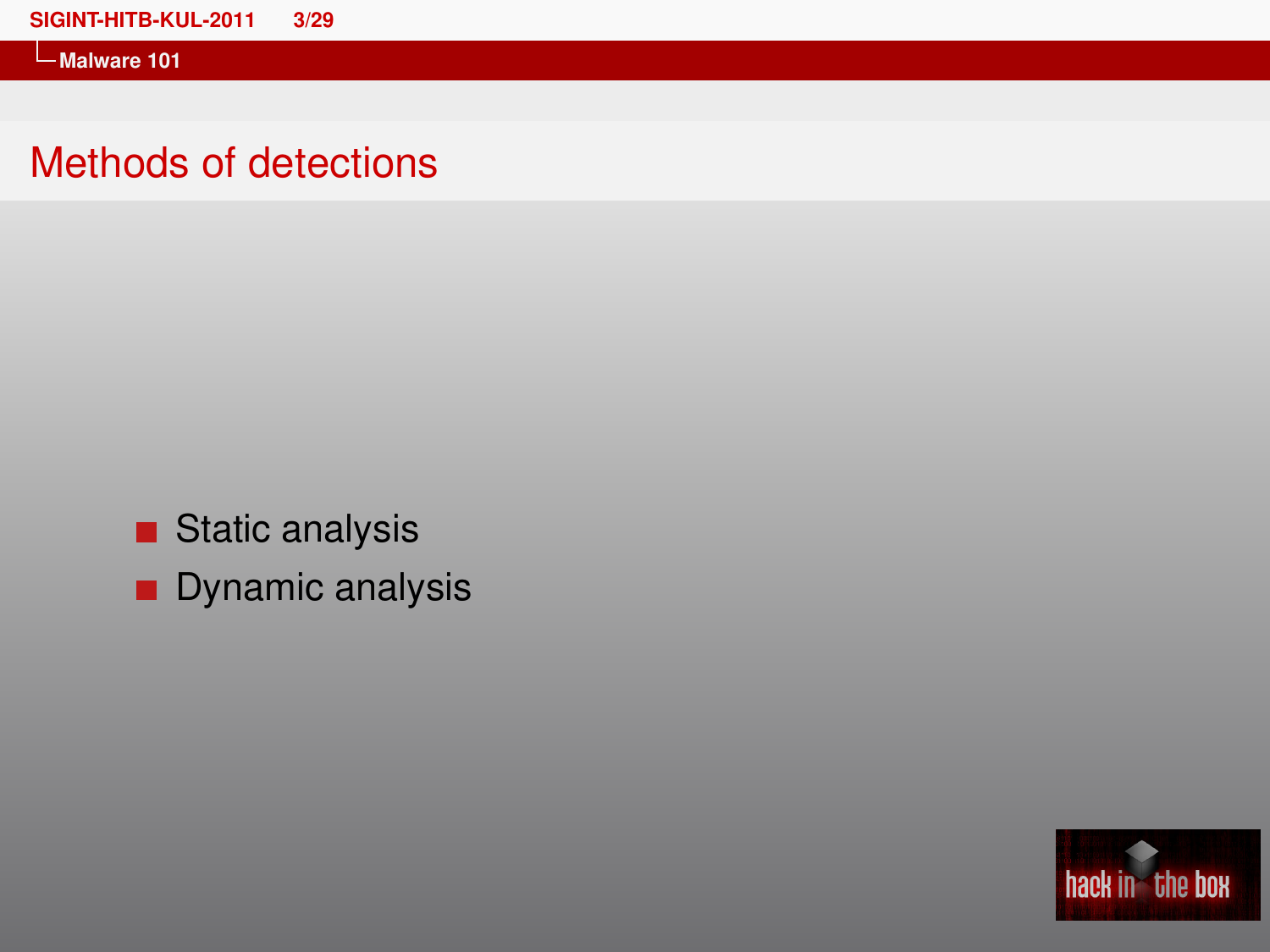**Malware 101**

## This talk is more *static analysis*

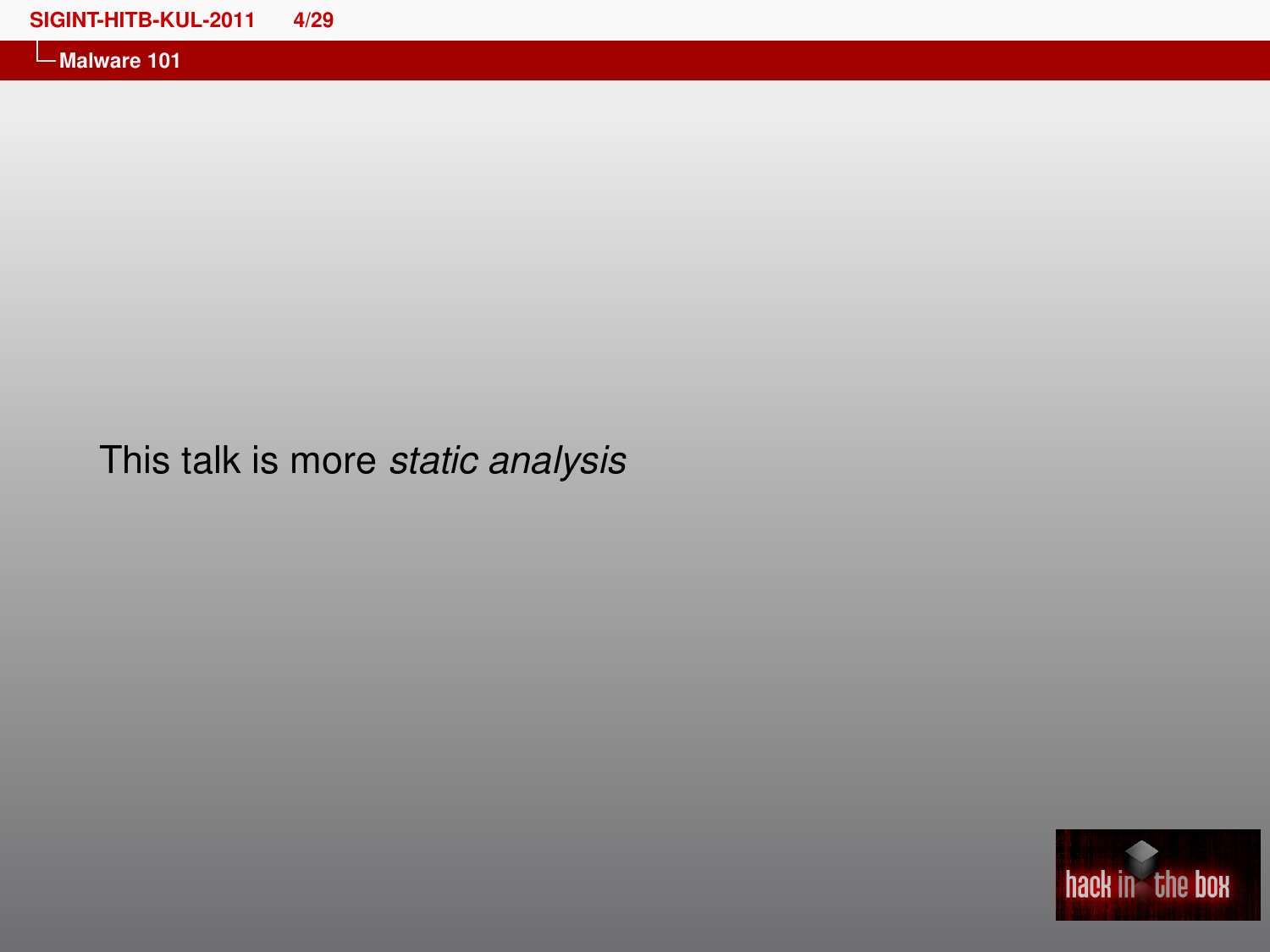**Static analysis**

## Analysis of strings

- Important, although *not foolproof*
- **Find** *interesting calls* first
- Considered *static analysis*, since no executing of the binary

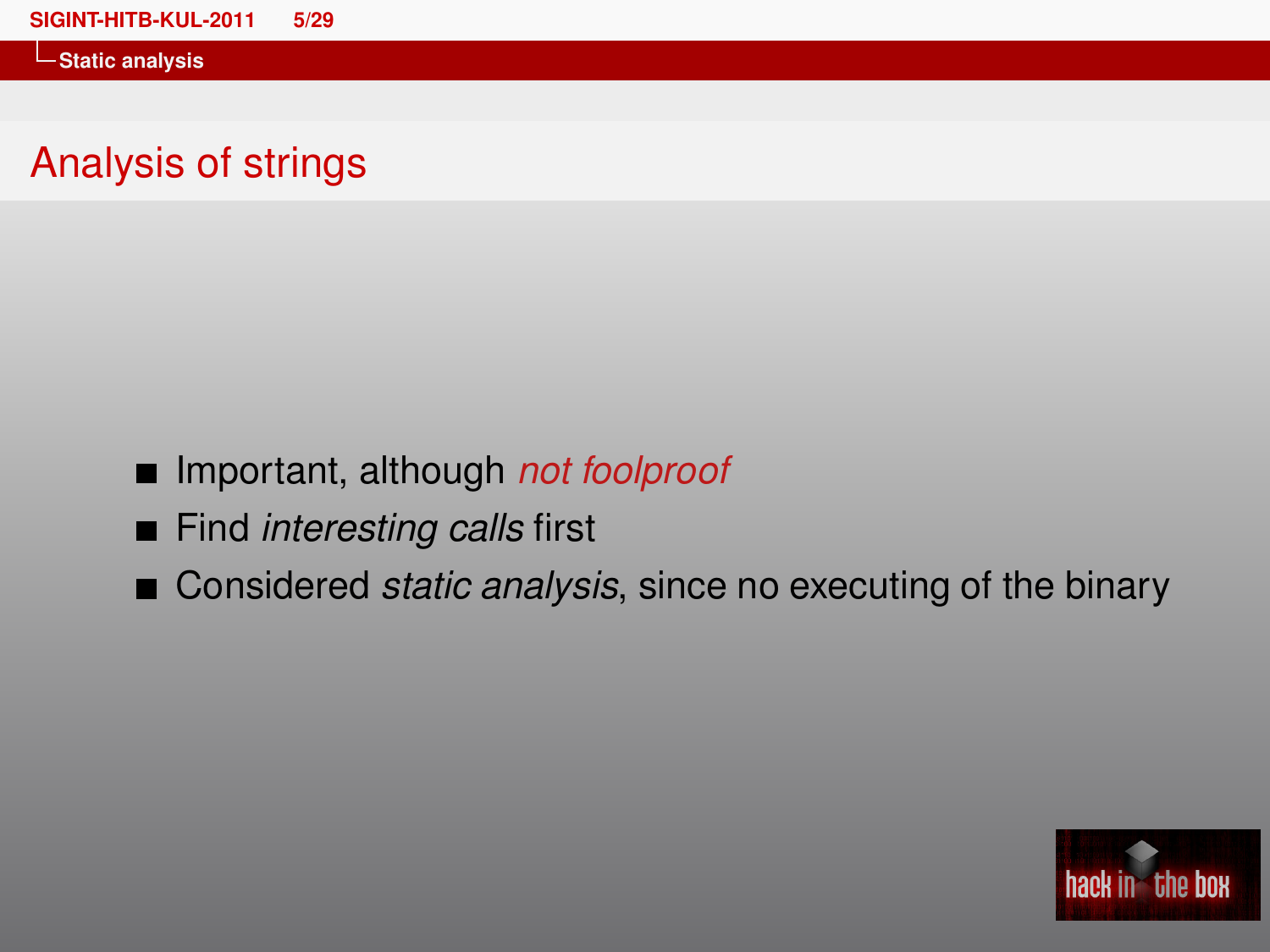**Static analysis**

## Methods to find interesting strings

- Use strings command (on \*NIX systems)
- **Editors**
- Checking with Import Address Table (IAT)

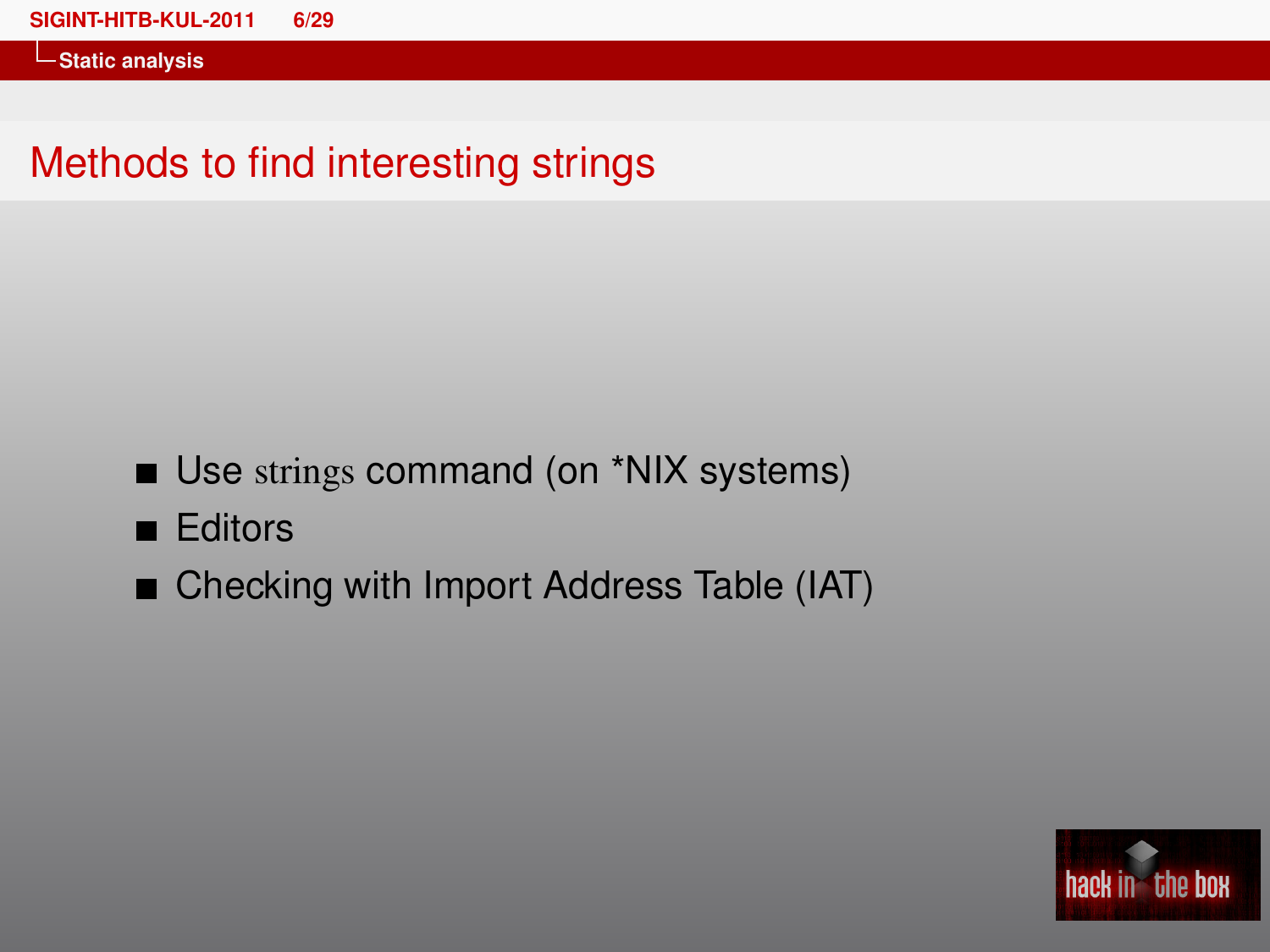| SIGINT-HITB-KUL-2011          | 7/29 |
|-------------------------------|------|
| $\leftarrow$ Python as a tool |      |

# Python

- a scripting language
- a robust, powerful programming language

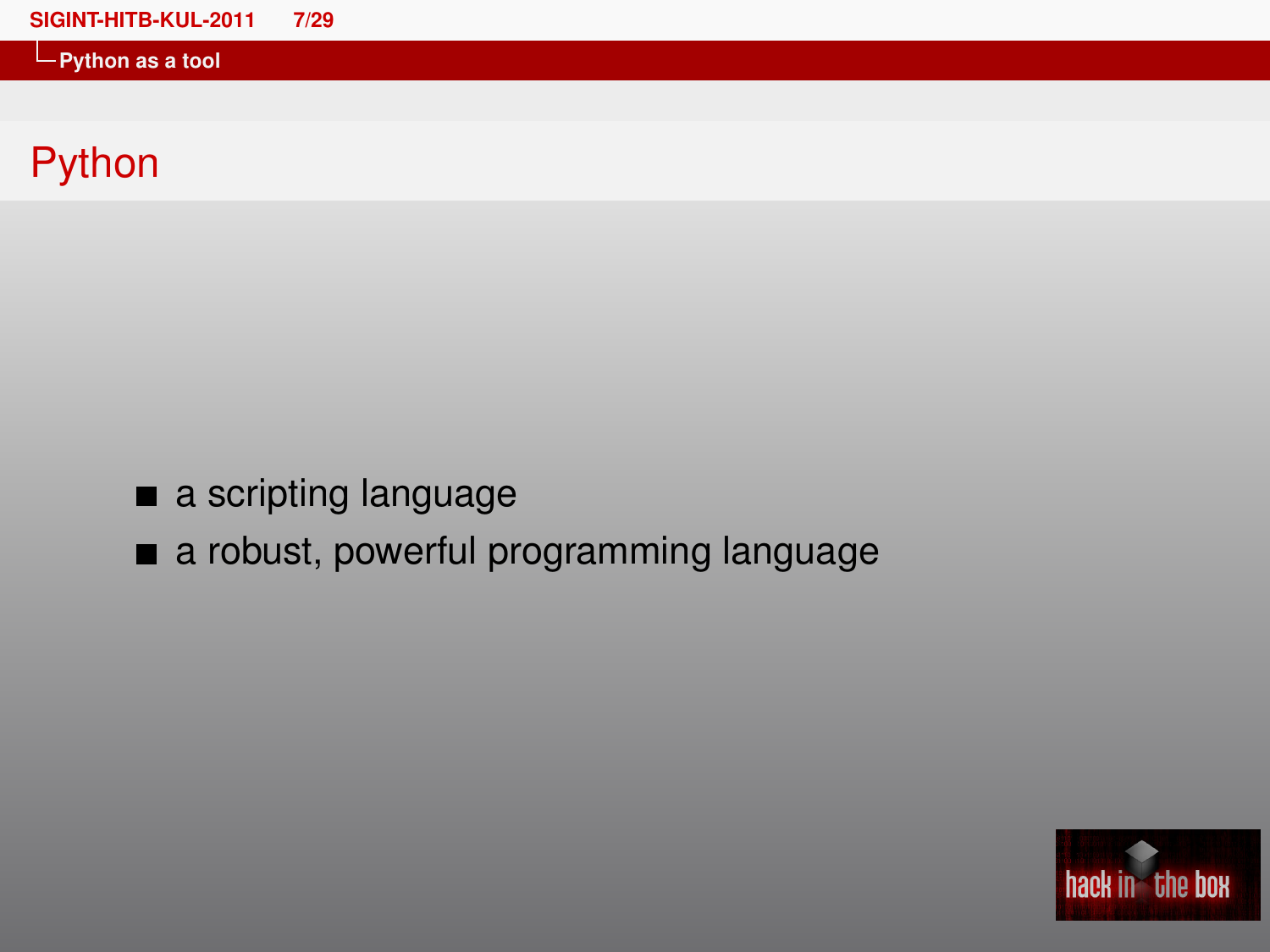## My Python scripts

- Based from several existing Python scripts malware analyzer, zerowine sandboxes,PE scanner
- $\blacksquare$  I merged them and modified some parts so that it will be able to produce single page of report
- This tool is needed for my research work(bigger objective)
- Analysis of the binary while it is still packed

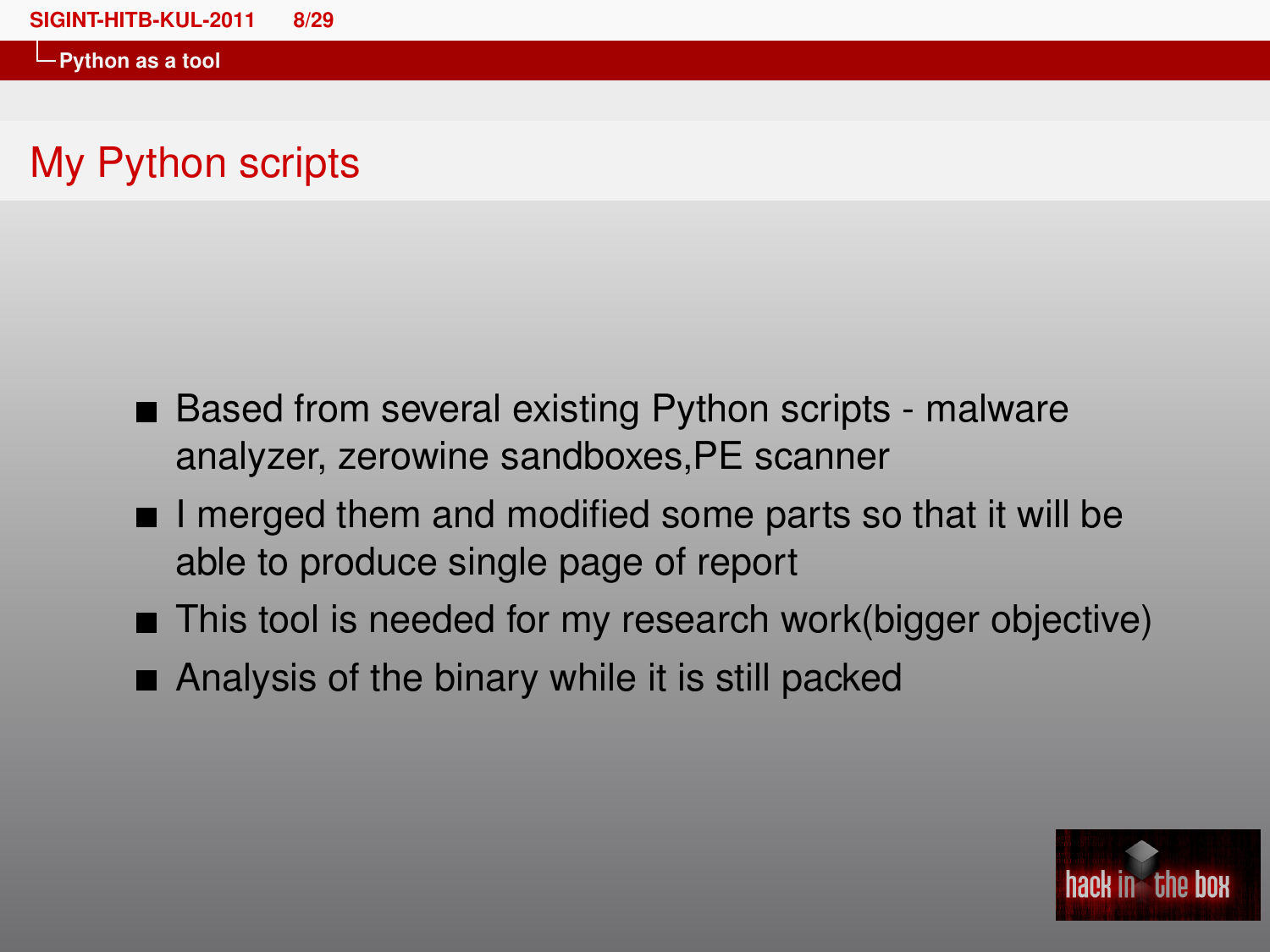## Stuffs to look at

- "Interesting" Application Programming Interface-API calls
- Virtual Machine(VM) detector
- Outbound connect, especiall Internet Relay Chat-IRC commands. Possibbly a member of botnets

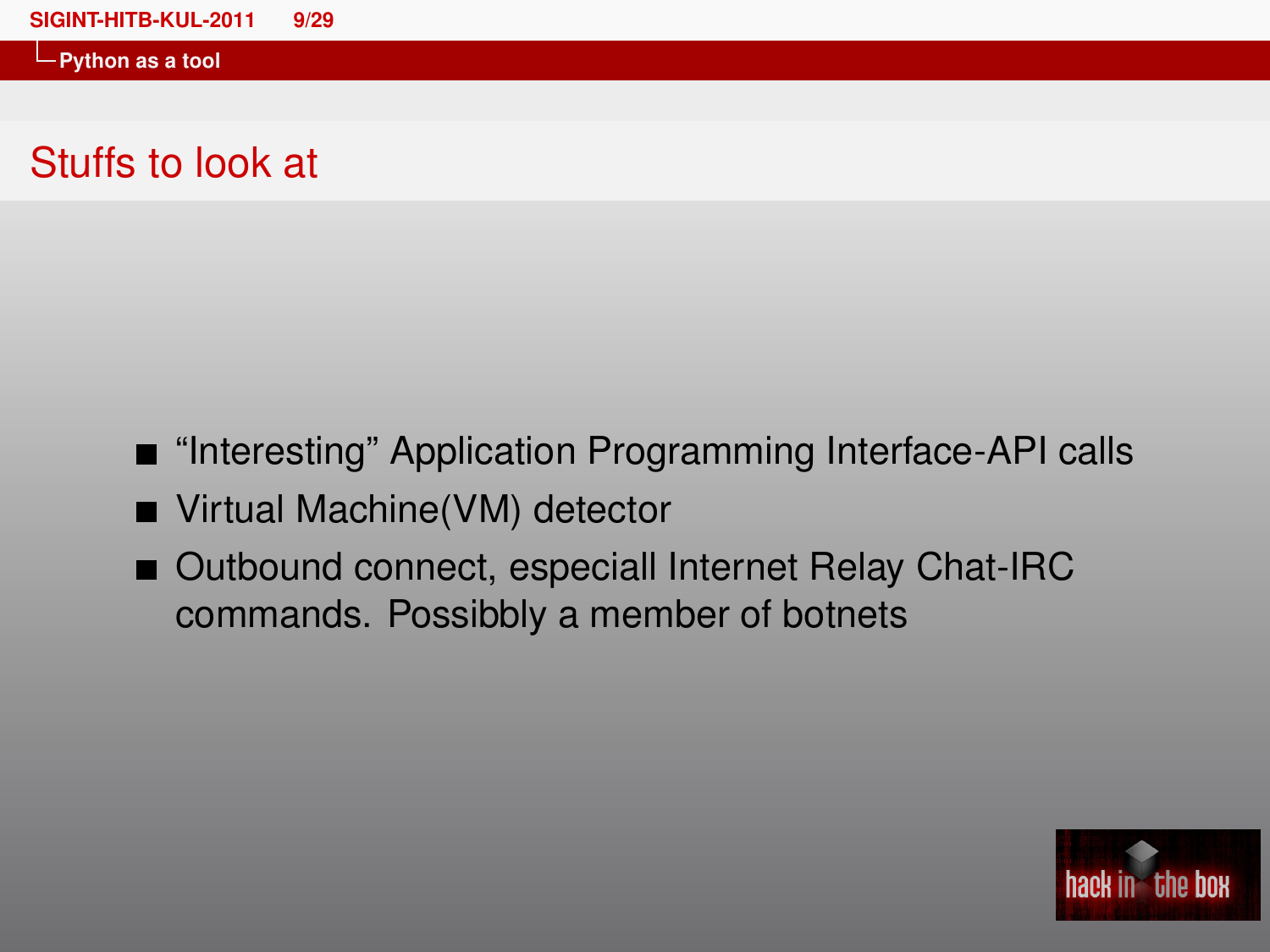## python-pefile module

- Written by Ero Carrera
- python-pe provides quite a number of functions
- Everything can be dumped by print pe.dump  $info()$

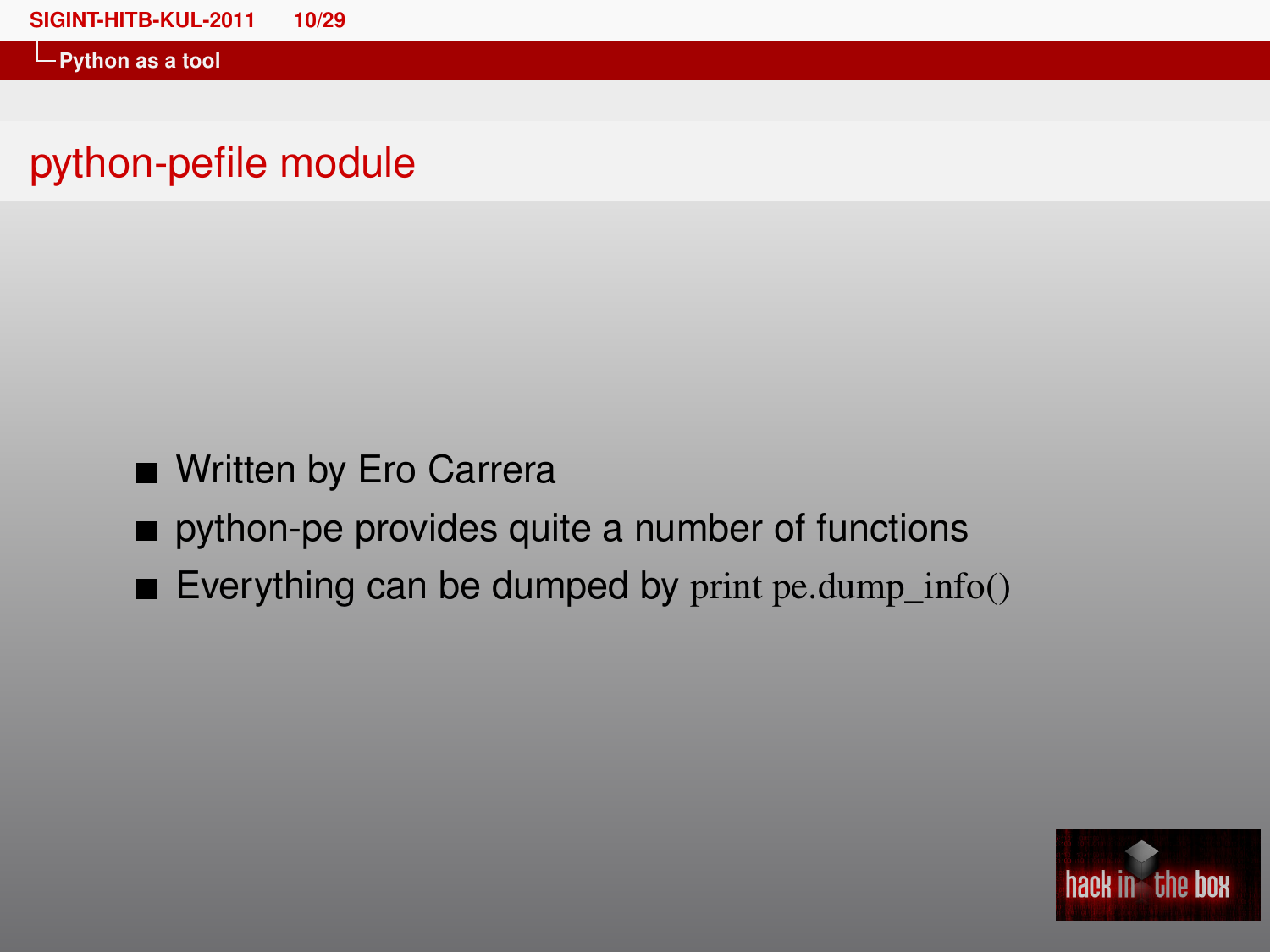## Regular Expression search using re

import re provides regexp capability to find strings in the binary This array of calls INTERESTING\_CALLS = ["CreateMutex"...], provides ranges of calls to be fetched The following fetched the represented strings

```
for calls in INTERESTING_CALLS:
                        if re.search(calls, line):
                                if not calls in performed:
                                        print "[+] Found an Interesting call to: ",calls
                                        performed.append(calls)
```
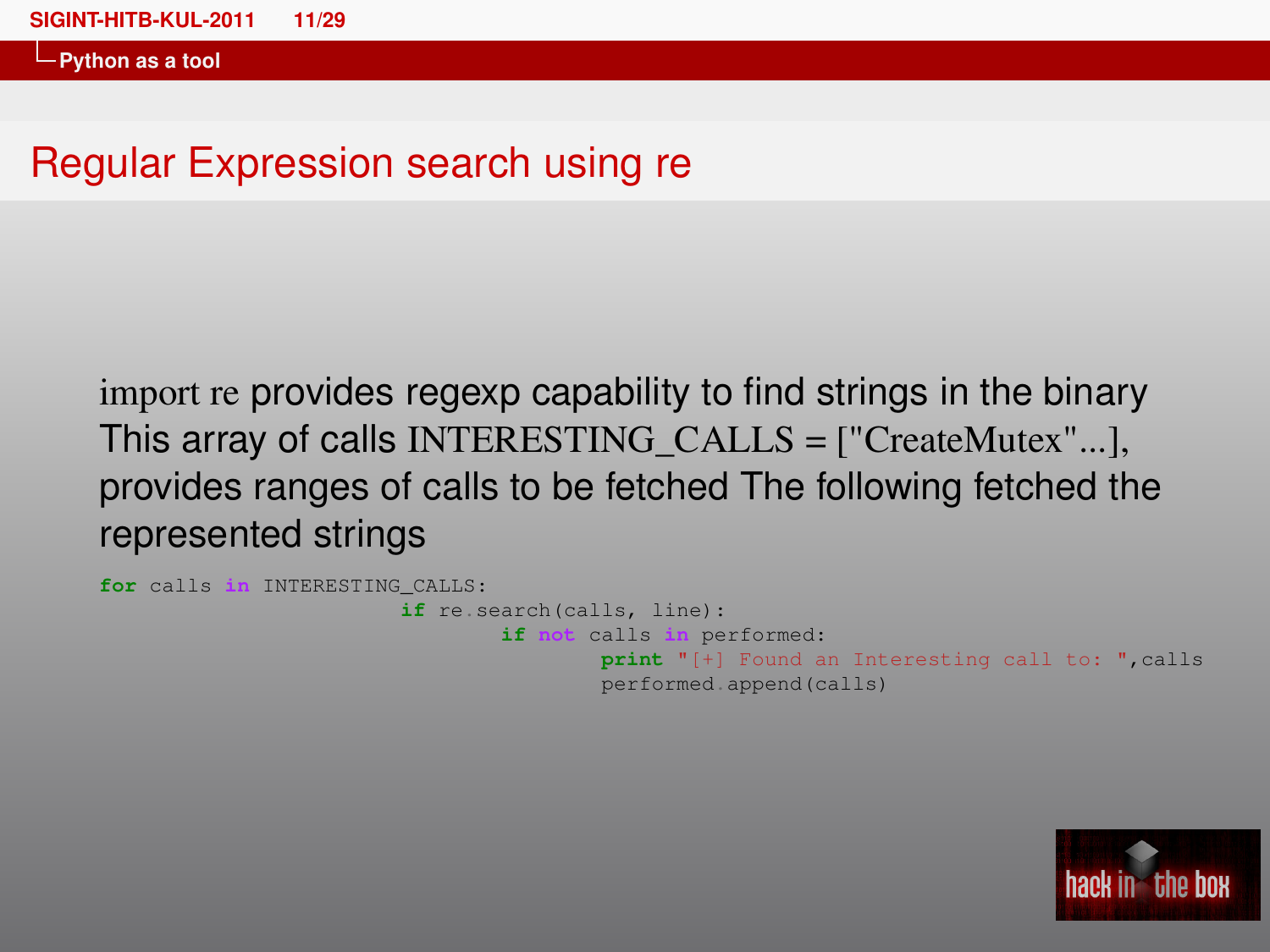## Looking at Dynamic Link Library -DLL

Some DLLs are interesting to look at, they contain functions that me be used for malicious activities. For e.g: Kernel32.dll, provides *"low-level operating system functions for memory management and resource handling"*

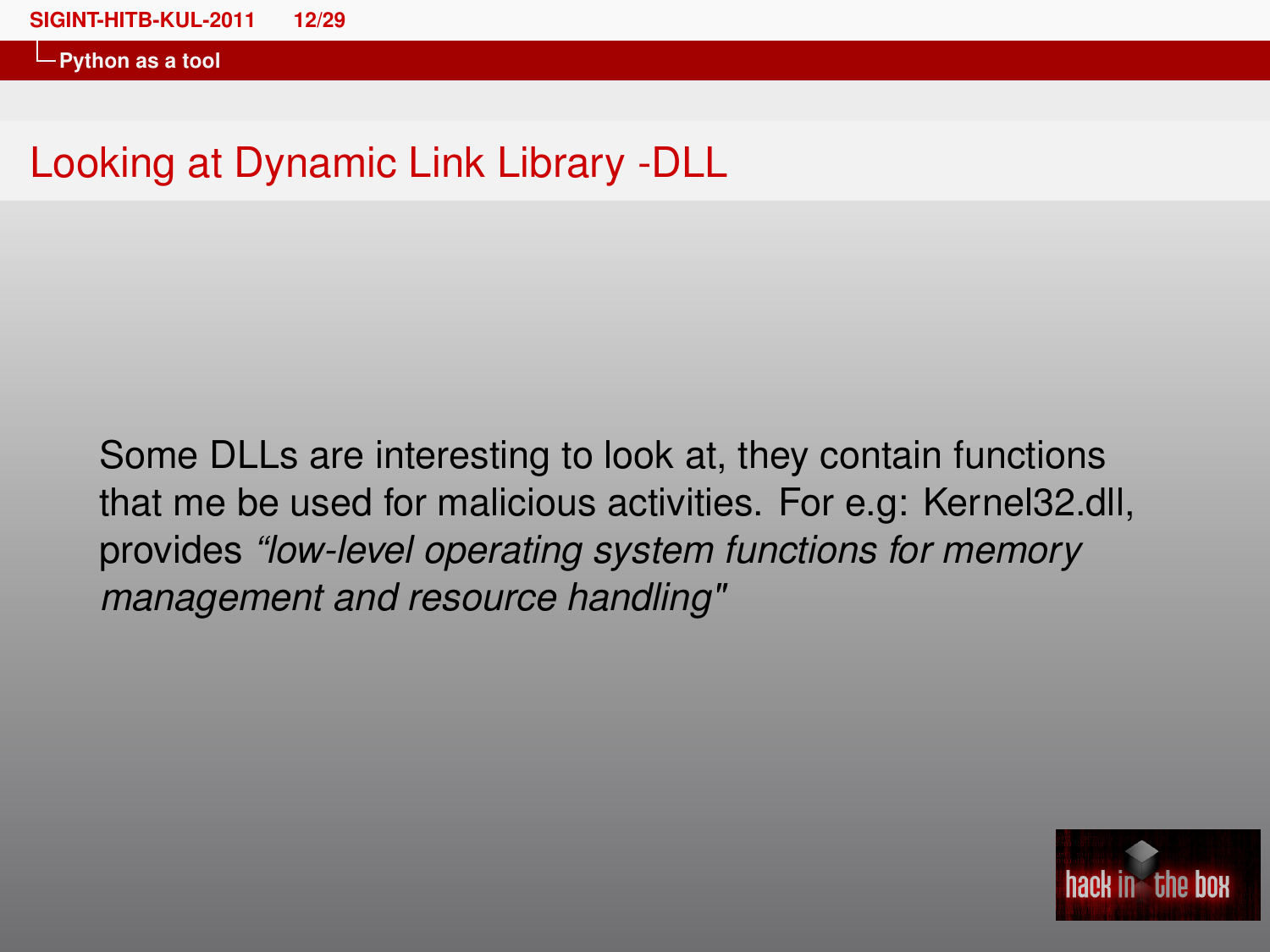### Contents of kernel32.dll

- 1. CopyFileA
- 2. CopyFileExA
- 3. CopyFileExW
- 4. CopyFileW
- 5. CreateFileA
- 6. CreateFileW
- 7. DeleteFileA
- 8. DeleteFileW
- 9. MoveFileA
- 10. MoveFileExA
- 11. MoveFileExW
- 12. MoveFileW
- 13. MoveFileWithProgressA
- 14. MoveFileWithProgressW
- 15. OpenFile
- 16. ReadFile
- 17. ReadFileEx
- 18. ReadFileScatter
- 19. ReplaceFile
- 20. ReplaceFileA
- 21. ReplaceFileW
- 22. WriteFile
- 23. WriteFileEx
- 24. WriteFileGather

Source: [\[Marhusin et al., 2008\]](#page-28-1)

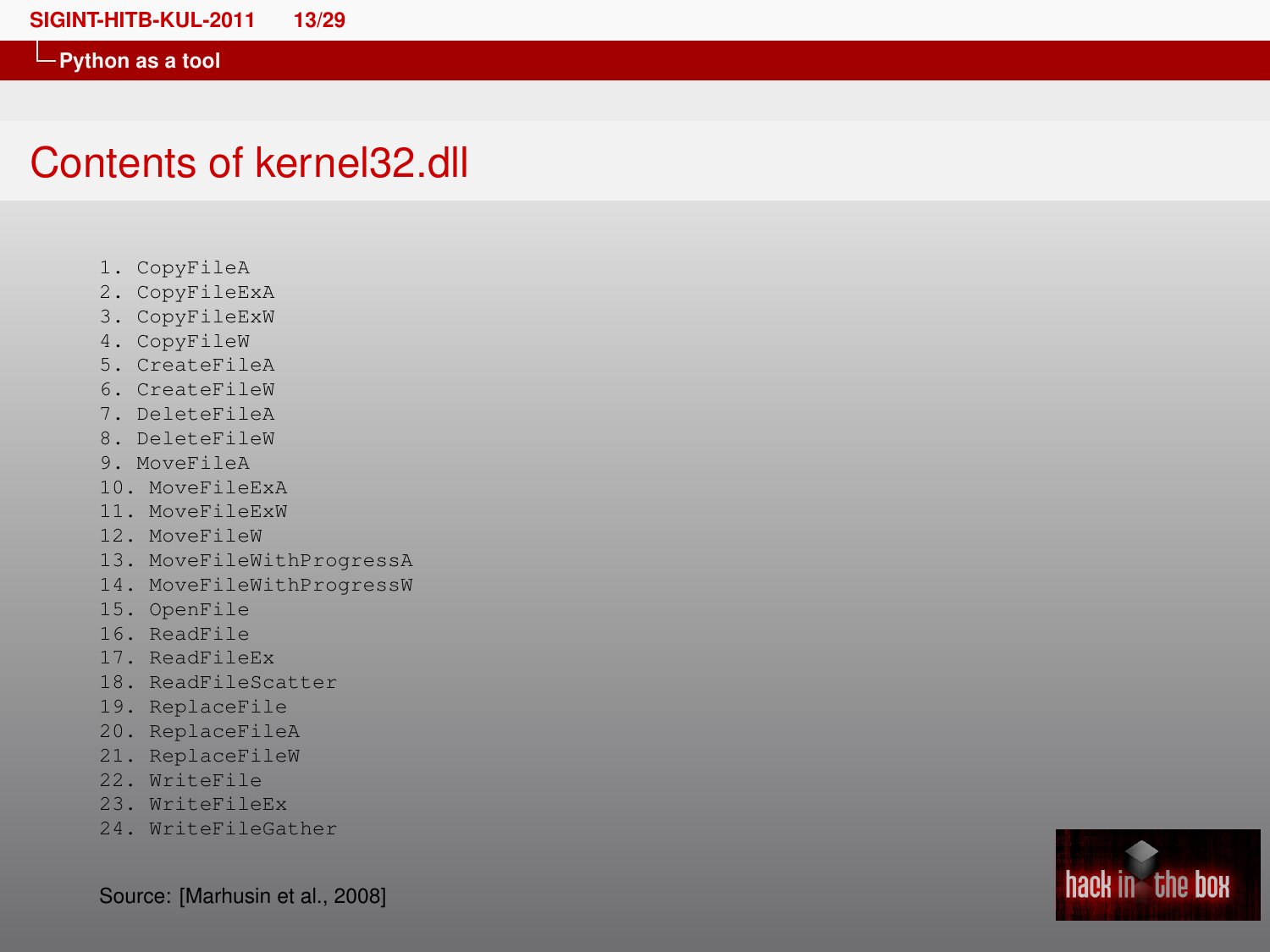### Using Python PE

```
import hashlib
import time
import binascii
import string
import os, sys
import commands
import pefile
import peutils
import string
pe = pefile PE(sys.argv[1])
print "DLL \t\t API NAME"
```

```
for imp in pe.DIRECTORY_ENTRY_IMPORT:
       print imp.dll
for api in imp.imports:
       print "\t\t%s" %api.name
```
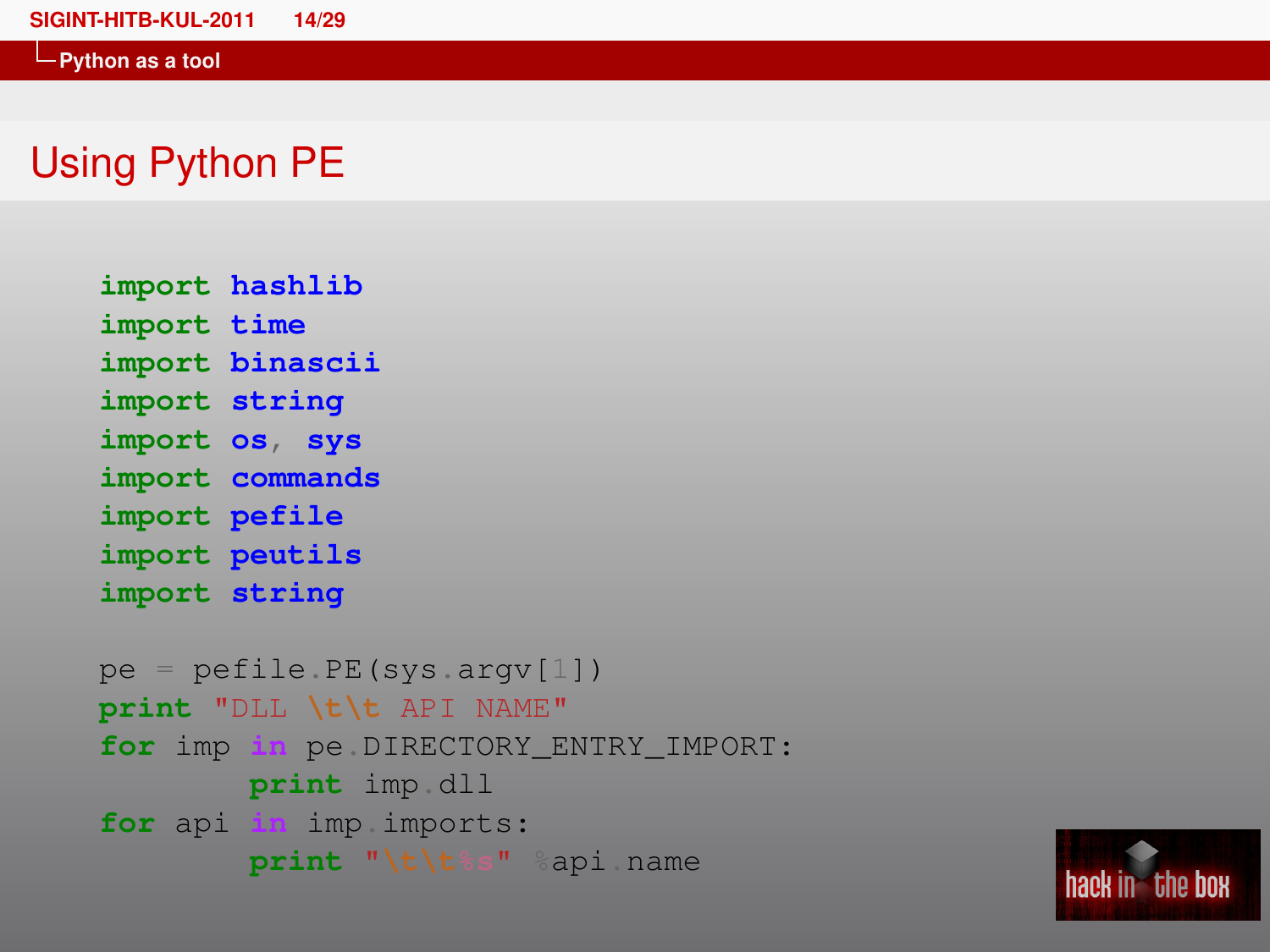najmi@vostro:˜/rogue-av\$ avgscan BestAntivirus2011.exe AVG command line Anti-Virus scanner Copyright (c) 2010 AVG Technologies CZ

Virus database version: 271.1.1/3943 Virus database release date: Fri, 07 Oct 2011 14:34:00 +08:00

BestAntivirus2011.exe Trojan horse FakeAlert.ACN

| Files scanned : $1(1)$    |                                                        |
|---------------------------|--------------------------------------------------------|
| Infections found : $1(1)$ |                                                        |
| PUPs found : 0            |                                                        |
| Files healed : 0          |                                                        |
| Warnings reported : 0     |                                                        |
| Errors reported : 0       |                                                        |
|                           | najmi@vostro: /roque-av\$ md5sum BestAntivirus2011.exe |
|                           | 7f0ba3e7f57327563f0ceacbd08f8385 BestAntivirus2011     |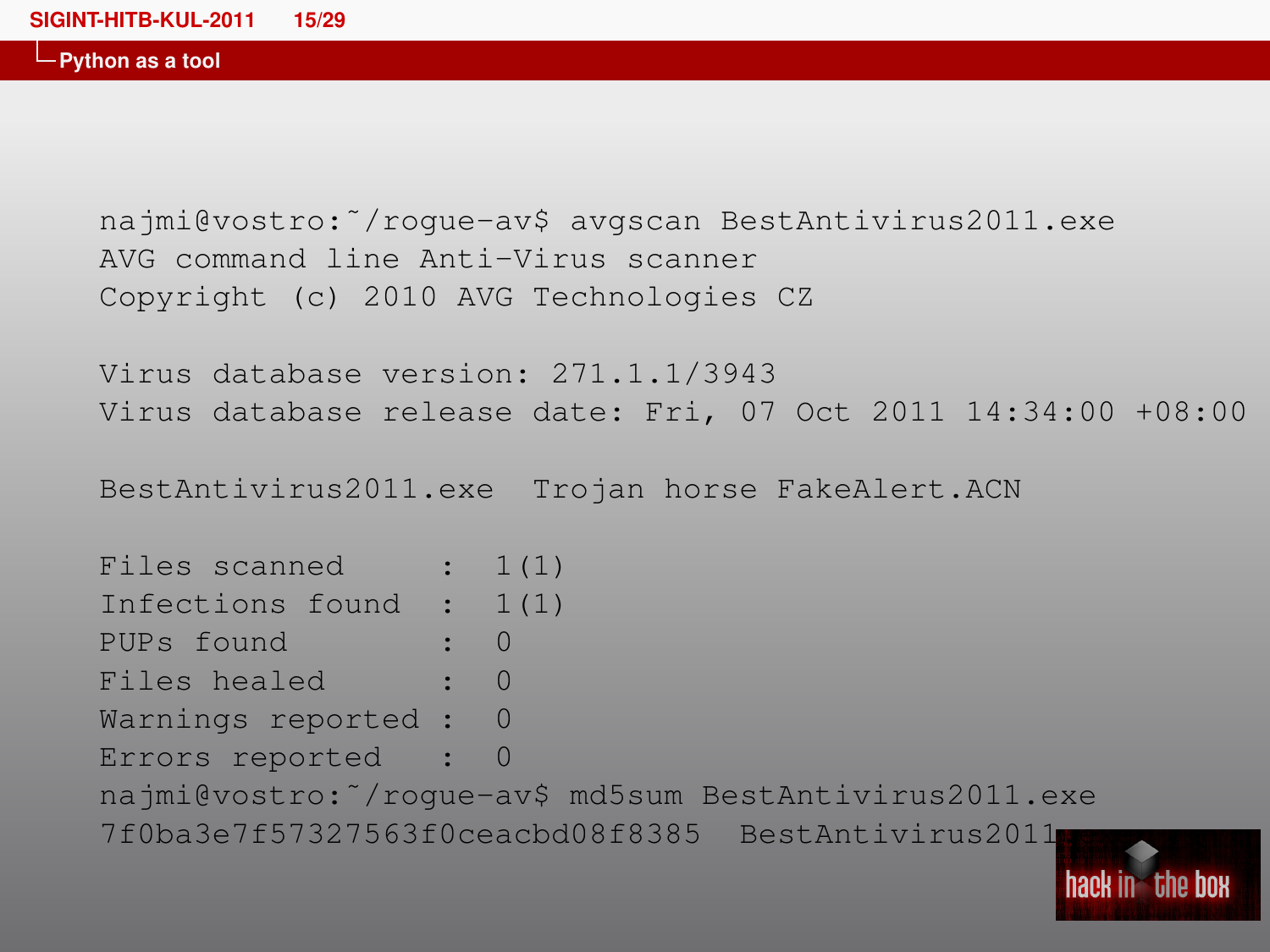\$ python ../dll-scan.py BestAntivirus2011.exe DLL API NAME ADVAPI32.dll USER32.dll KERNEL32.dll ole32.dll OLEAUT32.dll GDI32.dll COMCTL32.dll SHELL32.dll WININET.dll WSOCK32.dll

None None None None None None None None

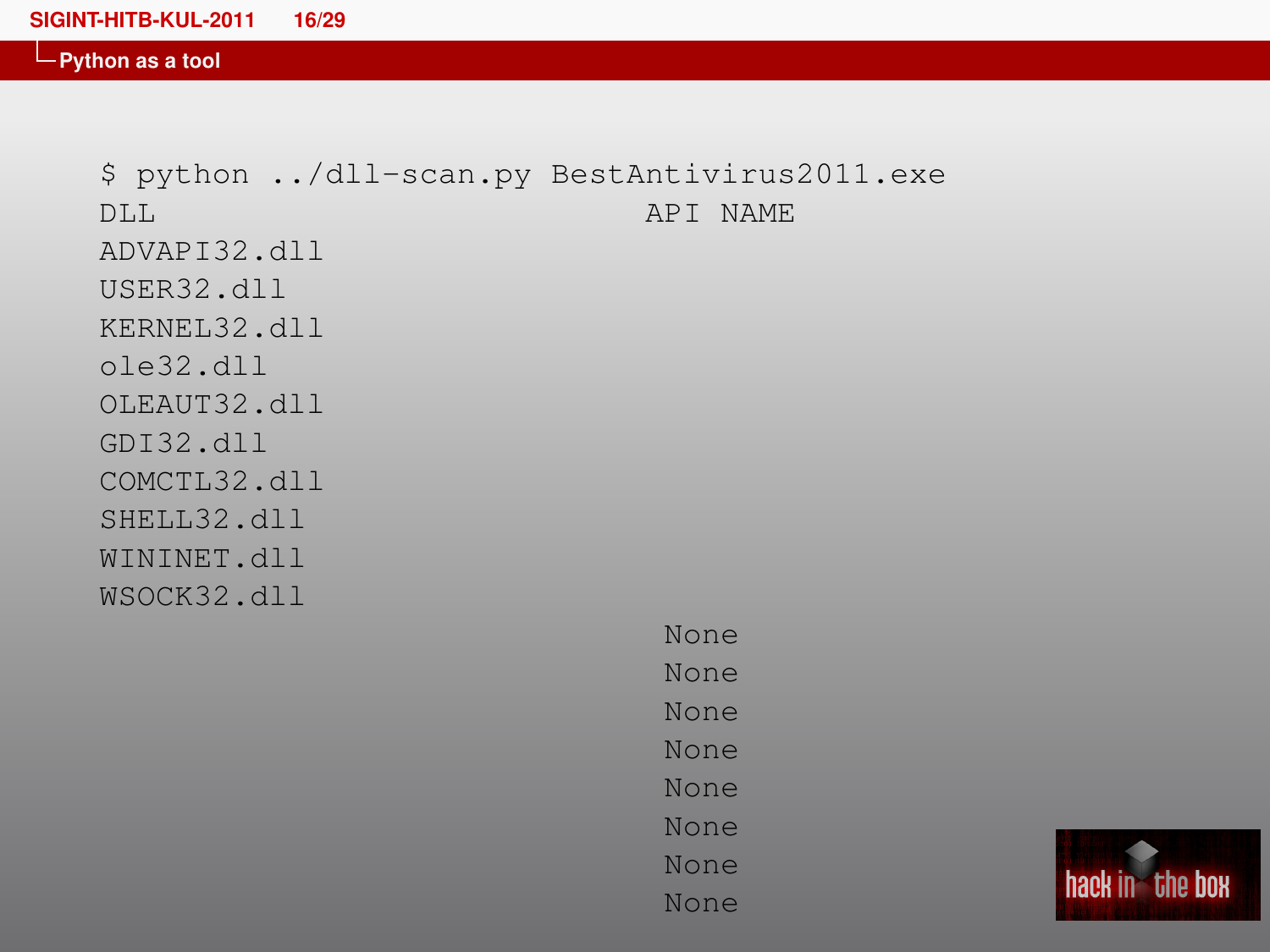### Anti Virtual Machine Malware

"Red Pill":"\x0f\x01\x0d\x00\x00\x00\x00\xc3", "VirtualPc trick":"\x0f\x3f\x07\x0b", "VMware trick":"VMXh", "VMCheck.dll":"\x45\xC7\x00\x01", "VMCheck.dll for VirtualPC":"\x0f\x3f\x07\x0b\xc7\x45\xfc\xff\xff\xff\xff", "Xen":"XenVMM", # Or XenVMMXenVMM "Bochs & QEmu CPUID Trick":"\x44\x4d\x41\x63", "Torpig VMM Trick": "\xE8\xED\xFF\xFF\xFF\x25\x00\x00\x00\xFF \x33\xC9\x3D\x00\x00\x00\x80\x0F\x95\xC1\x8B\xC1\xC3", "Torpig (UPX) VMM Trick": "\x51\x51\x0F\x01\x27\x00\xC1\xFB\xB5\xD5\x35 \x02\xE2\xC3\xD1\x66\x25\x32 \xBD\x83\x7F\xB7\x4E\x3D\x06\x80\x0F\x95\xC1\x8B\xC1\xC3"

Source: ZeroWine source code

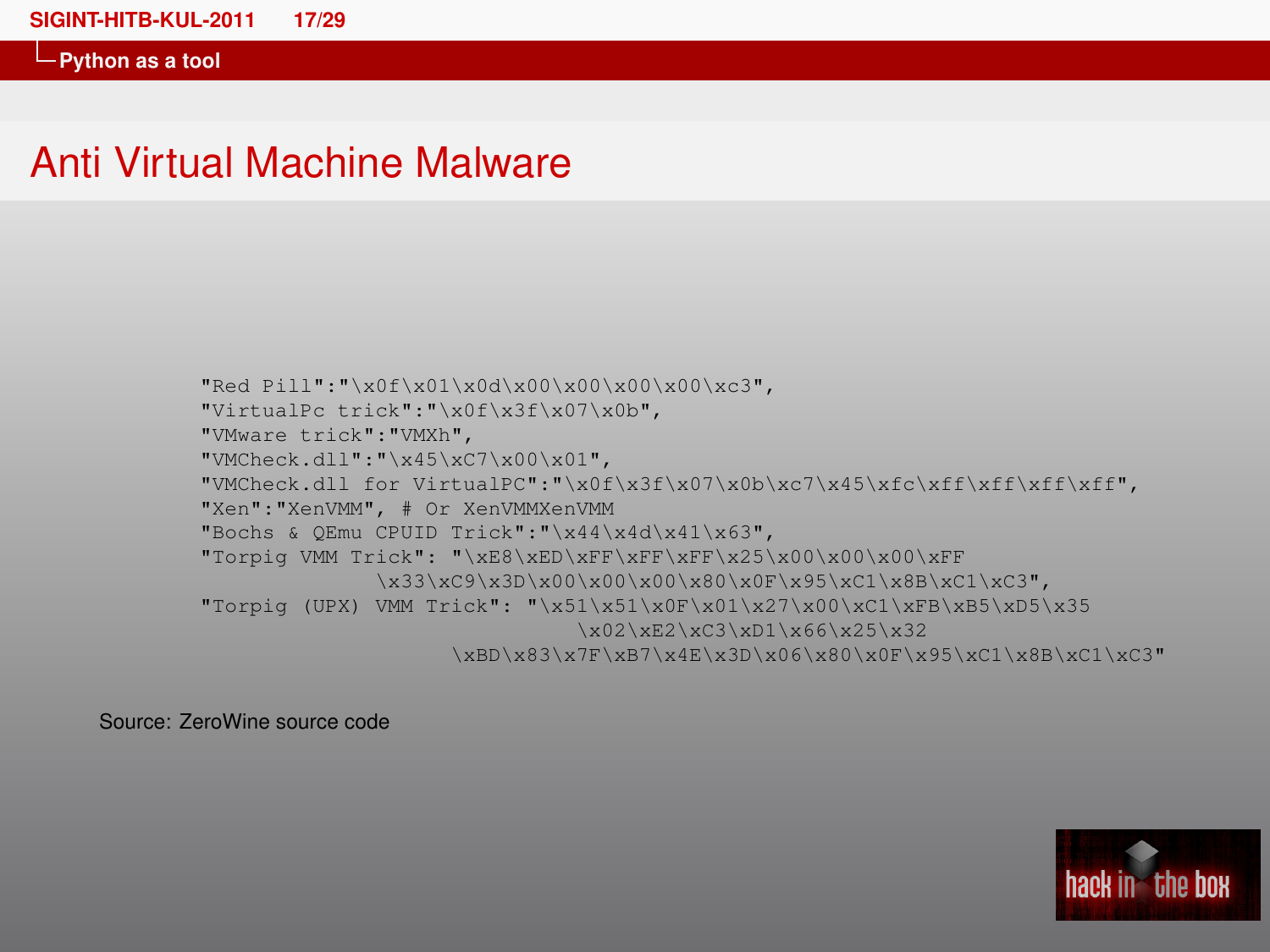## Strings detector

INTERESTING CALLS = [

INTERESTING CALLS DLLS=["KERNEL32.DLL","advapi32.dl

INTERESTING SYS CALLS=["ping.exe", "telnet.exe"]

REGISTRY\_CALLS =[ 'HKEY\_CURRENT\_USER', 'HKEY\_CLASSES\_ROOT', "HKEY\_LOCAL\_MACHIME", "autorun.inf"]

ONLINE WORK =["IRC","Joined channel","Port","BOT","Login","flood","ddos","NICK","ECHO","PRIVMSG","ADMEN",

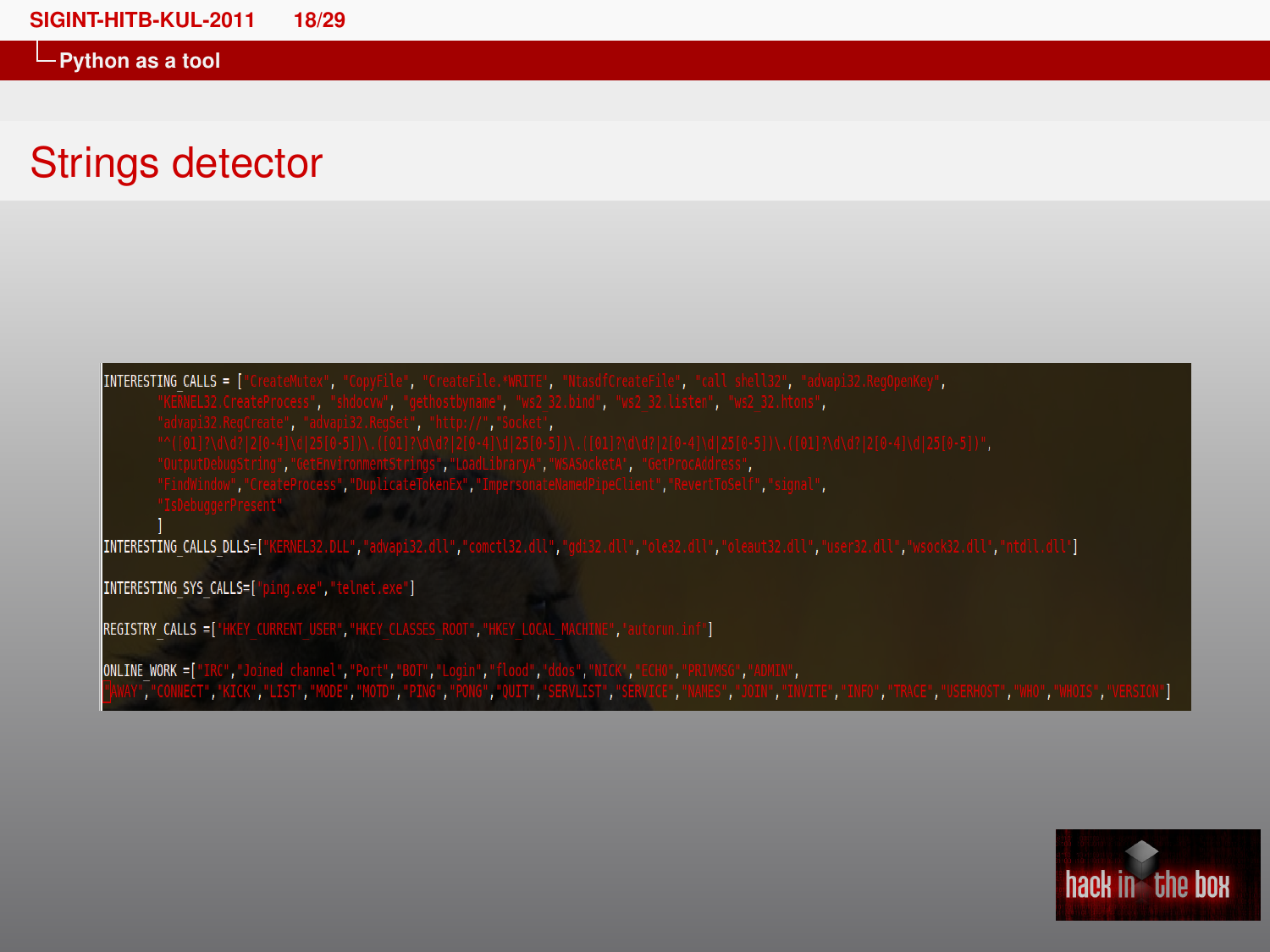### Detect Anti VMs

\$python comp-detect.py vm-detect-malware/bfe00ca2aa27501cb4fd00655435555d APT NAME WS2\_32.dll KERNEL32.dll USER32.dll GDI32.dll ole32.dll CoCreateInstance [+]Detecting Anti Debugger Tricks... \*\*\*Detected trick TWX (TRW detection) \*\*\*Detected trick isDebuggerPresent (Generic debugger detection) \*\*\*Detected trick TRW (TRW detection) [+]Detecting VM tricks.. \*\*\*Detected trick VirtualPc trick \*\*\*Detected trick VMCheck.dll for VirtualPC Analyzing registry... Check whether this binary is a bot... Analyzing interesting calls.. [+] Found an Interesting call to: CreateMutex [+] Found an Interesting call to: GetEnvironmentStrings [+] Found an Interesting call to: LoadLibraryA [+] Found an Interesting call to: GetProcAddress [+] Found an Interesting call to: IsDebuggerPresent

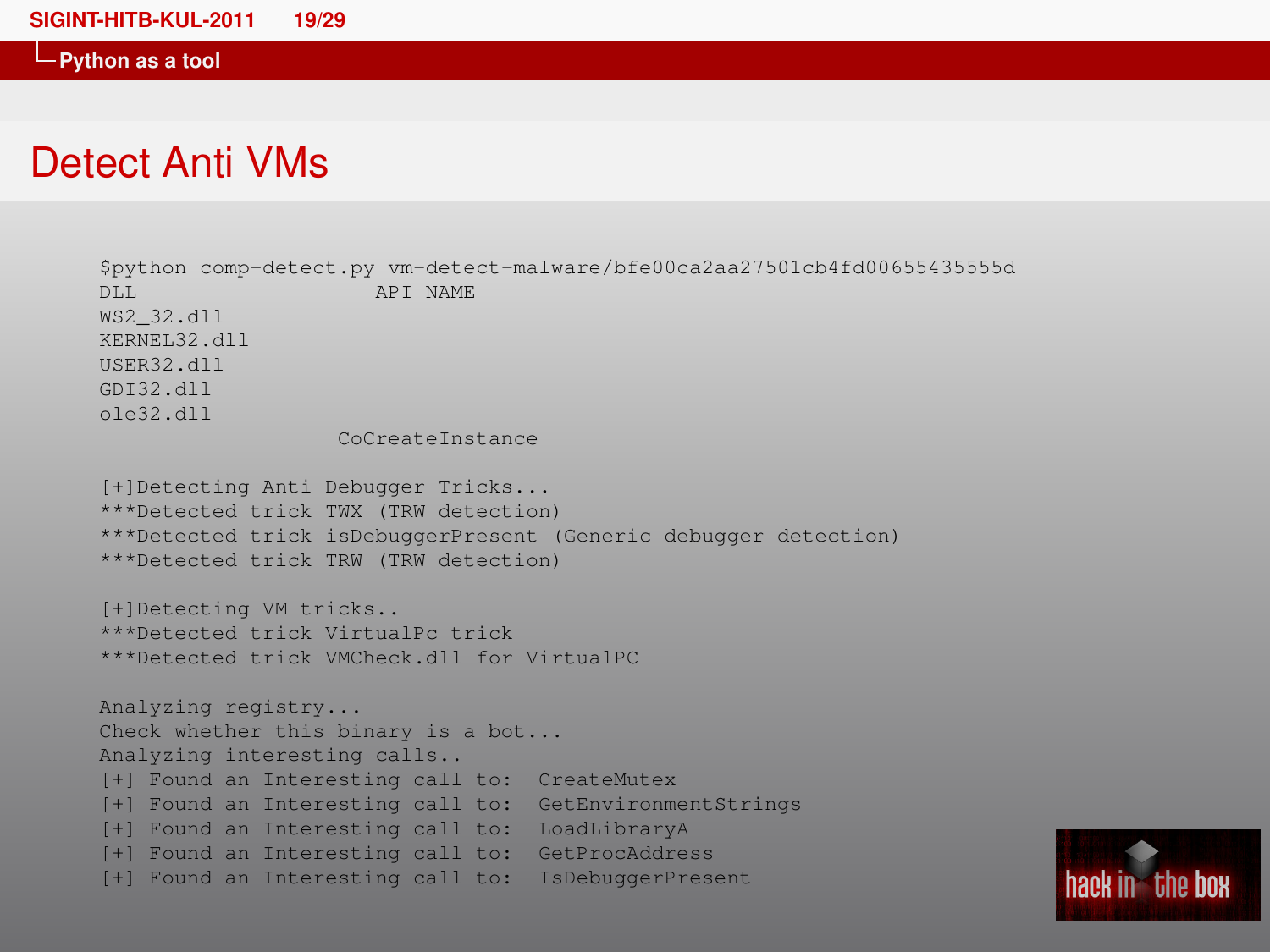### Detect Bots, Detect Debugger Detector

```
Analyzing 013a6dd86261acc7f9907740375ad9da
DLL API NAME
KERNEL32.dll
USER32.dll
ADVAPI32.dll
MSVCRT.dll
GDI32.dll
ole32.dll
SHELL32.dll
               DuplicateIcon
Detecting VM existence...
No trick detected.
Analyzing registry...
Check whether this binary is a bot...
[+] Malware Seems to be IRC BOT: Verified By String : Port
[+] Malware Seems to be IRC BOT: Verified By String : SERVICE
[+] Malware Seems to be IRC BOT: Verified By String : Login
Analyzing interesting calls..
[+] Found an Interesting call to: LoadLibraryA
[+] Found an Interesting call to: GetProcAddress
[+] Found an Interesting call to: IsDebuggerPresent
[+] Found an Interesting call to: http://
```
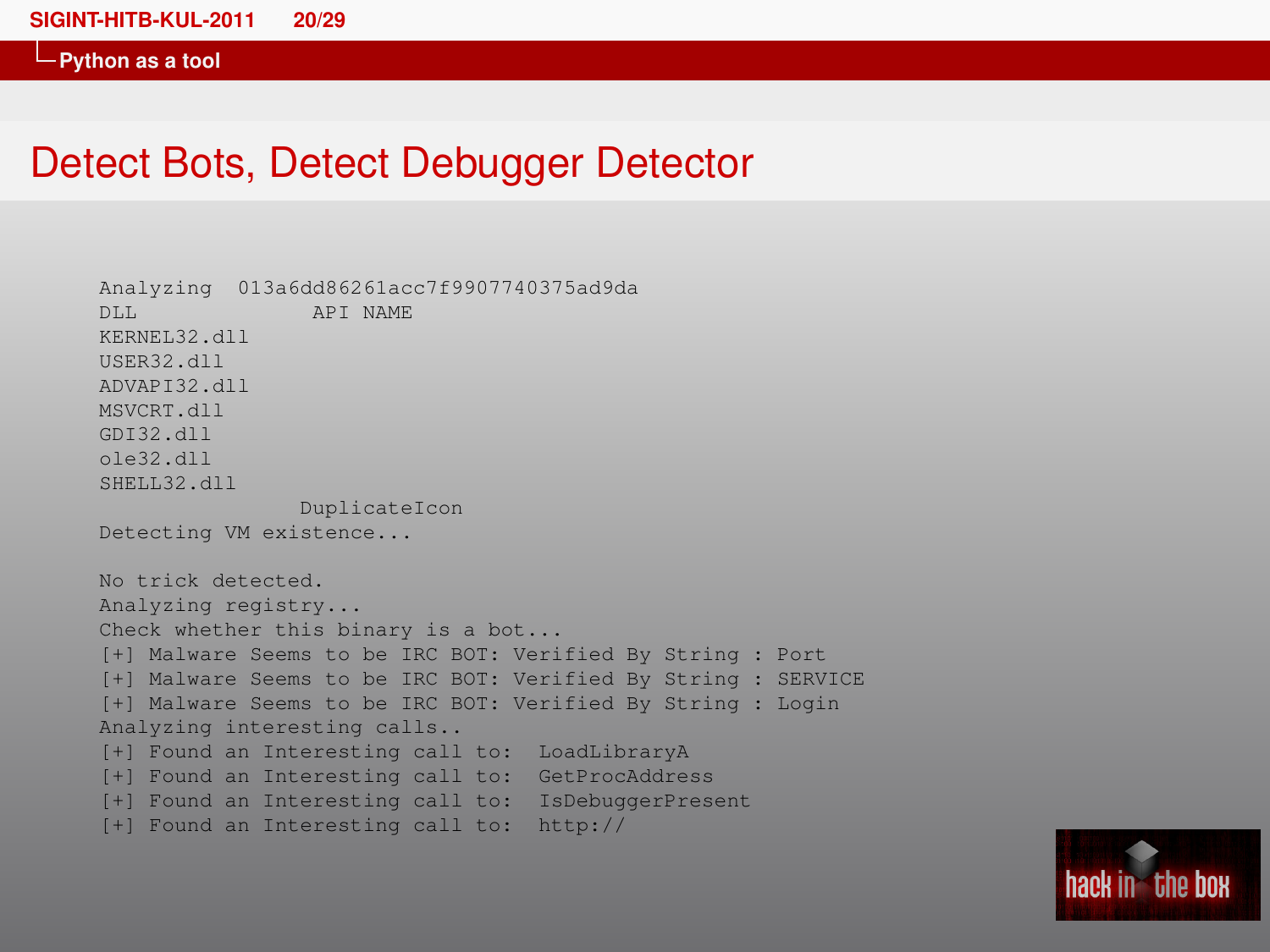....

### With registry addition

Analyzing e665297bf9dbb2b2790e4d898d70c9e9

Analyzing registry...

[+] Malware is Adding a Key at Hive: HKEY\_LOCAL\_MACHINE ˆGˆ@Label11ˆ@ˆAˆAÃłˆNreg add "HKEY\_LOCAL\_MACHINE\SOFTWARE\Microsoft\Windows NT\CurrentVersion\Image File Execution Options\Rx.exe" /v debugger /t REG\_SZ /d %systemrot%\repair\1sass.exe /f^M

[+] Malware Seems to be IRC BOT: Verified By String : ADMIN [+] Malware Seems to be IRC BOT: Verified By String : LIST [+] Malware Seems to be IRC BOT: Verified By String : QUIT [+] Malware Seems to be IRC BOT: Verified By String : VERSION Analyzing interesting calls.. [+] Found an Interesting call to: FindWindow [+] Found an Interesting call to: LoadLibraryA [+] Found an Interesting call to: CreateProcess [+] Found an Interesting call to: GetProcAddress [+] Found an Interesting call to: CopyFile [+] Found an Interesting call to: shdocvw

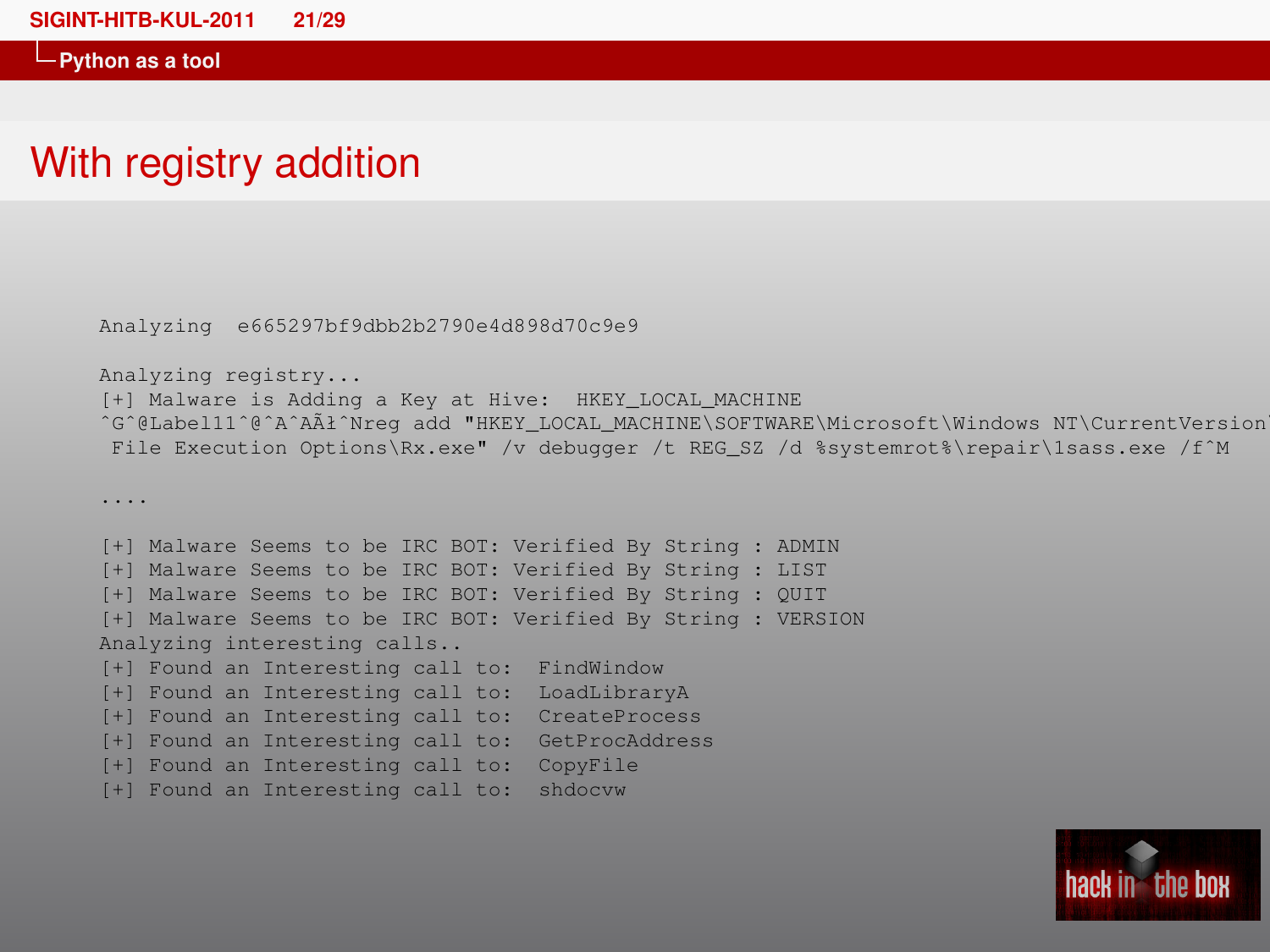**Entropy analysis**

# Checking entropy

- **Looking at randomness in the binary**
- Entropy referring to Shannon's entropy[\[Lyda and Hamrock, 2007\]](#page-28-2)
- If the score is  $X>0$  and  $X<1$  or  $X>7$ , it is being denoted as *suspicious*
- python-pefile modules provides get entropy() function for this

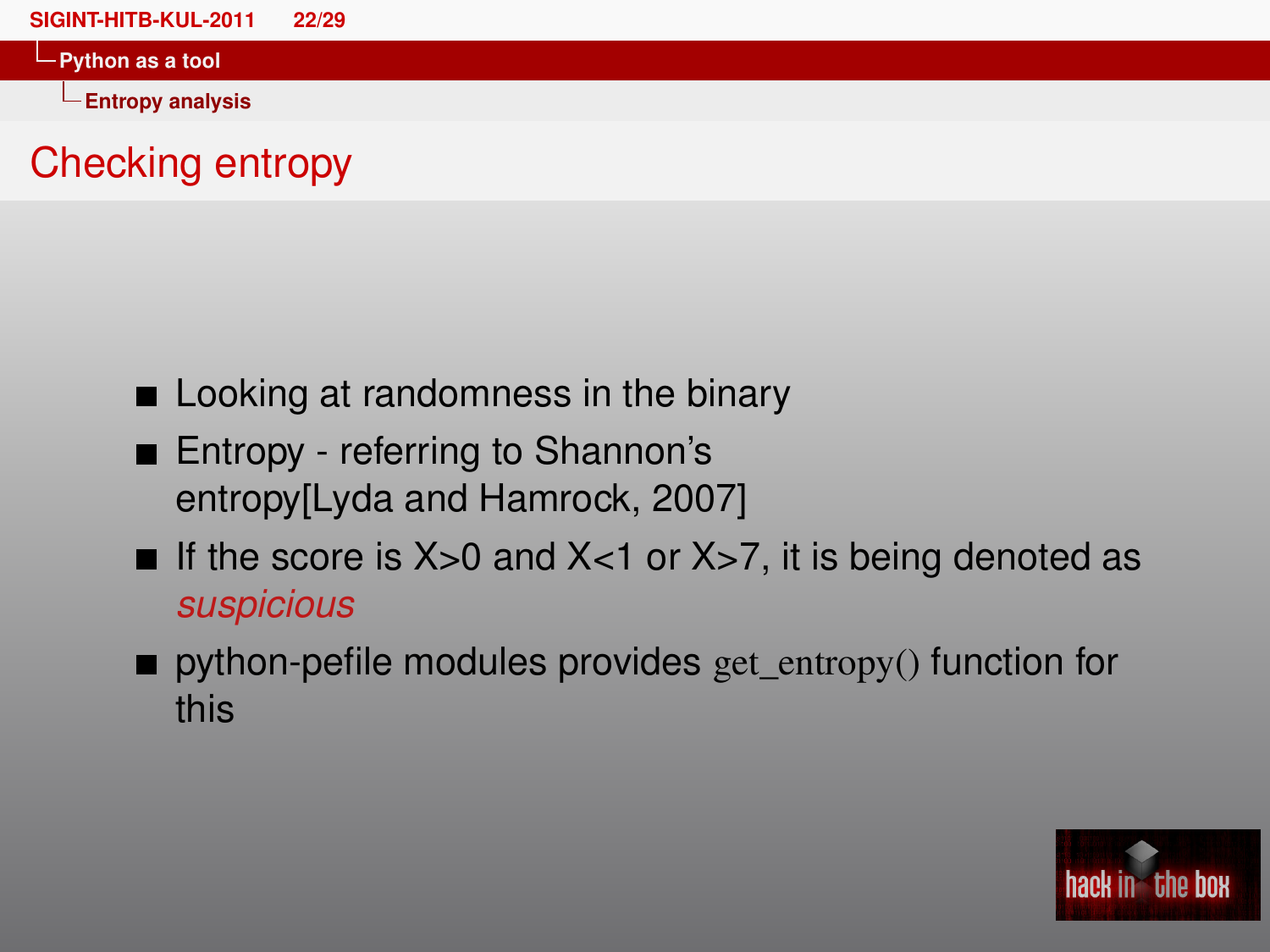**[SIGINT-HITB-KUL-2011 23/29](#page-0-0) Python as a tool Entropy analysis**

## PE sections to look for

TEXT

DATA

- .idata
- .rdata
- .reloc
- .rsrc
- .tls

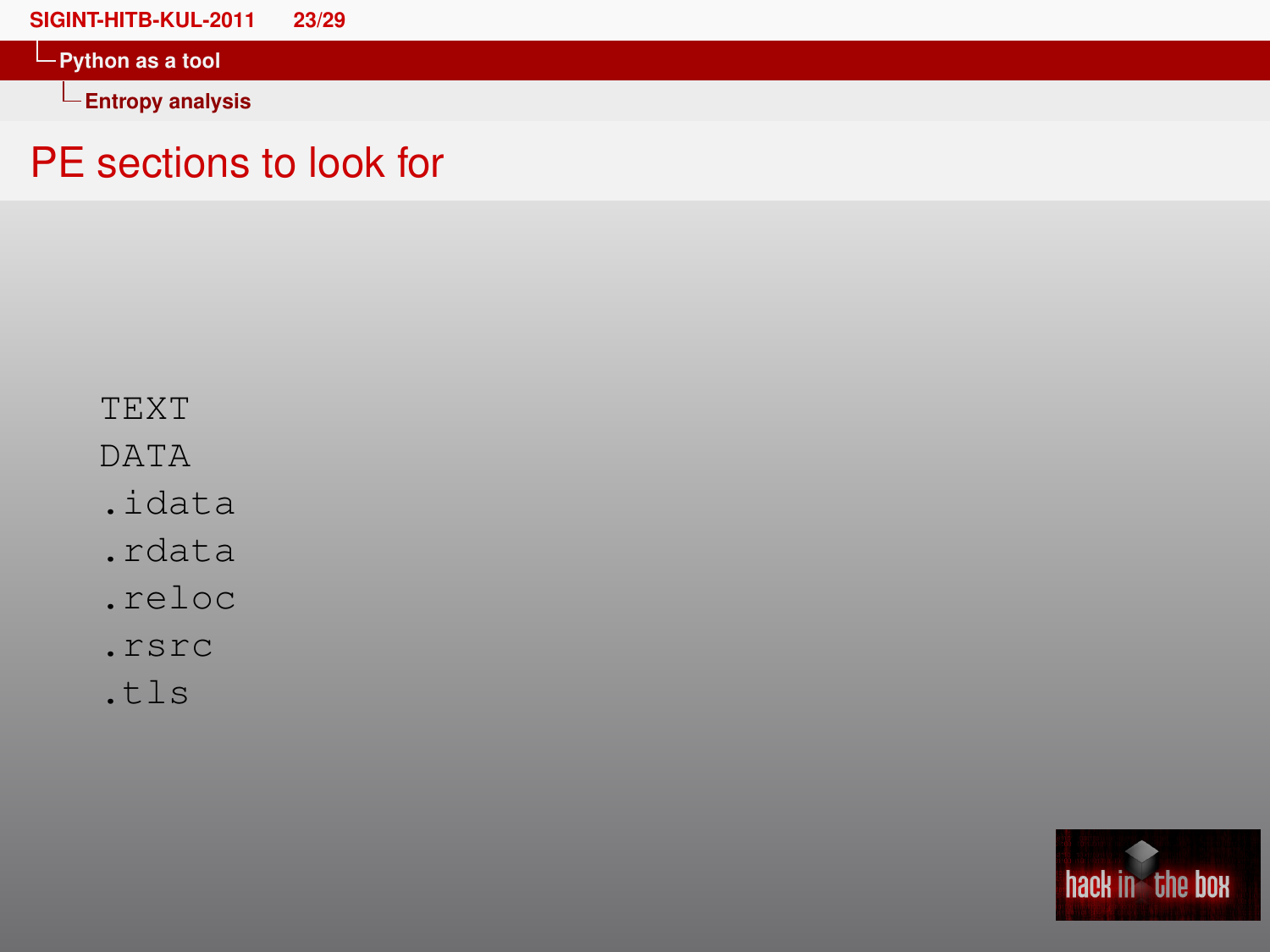**[SIGINT-HITB-KUL-2011 24/29](#page-0-0)**

**Python as a tool**

**Entropy analysis**

### Binary file structure



Figure: Structure of a file[\[Pietrek, 1994\]](#page-28-3)

hack in the box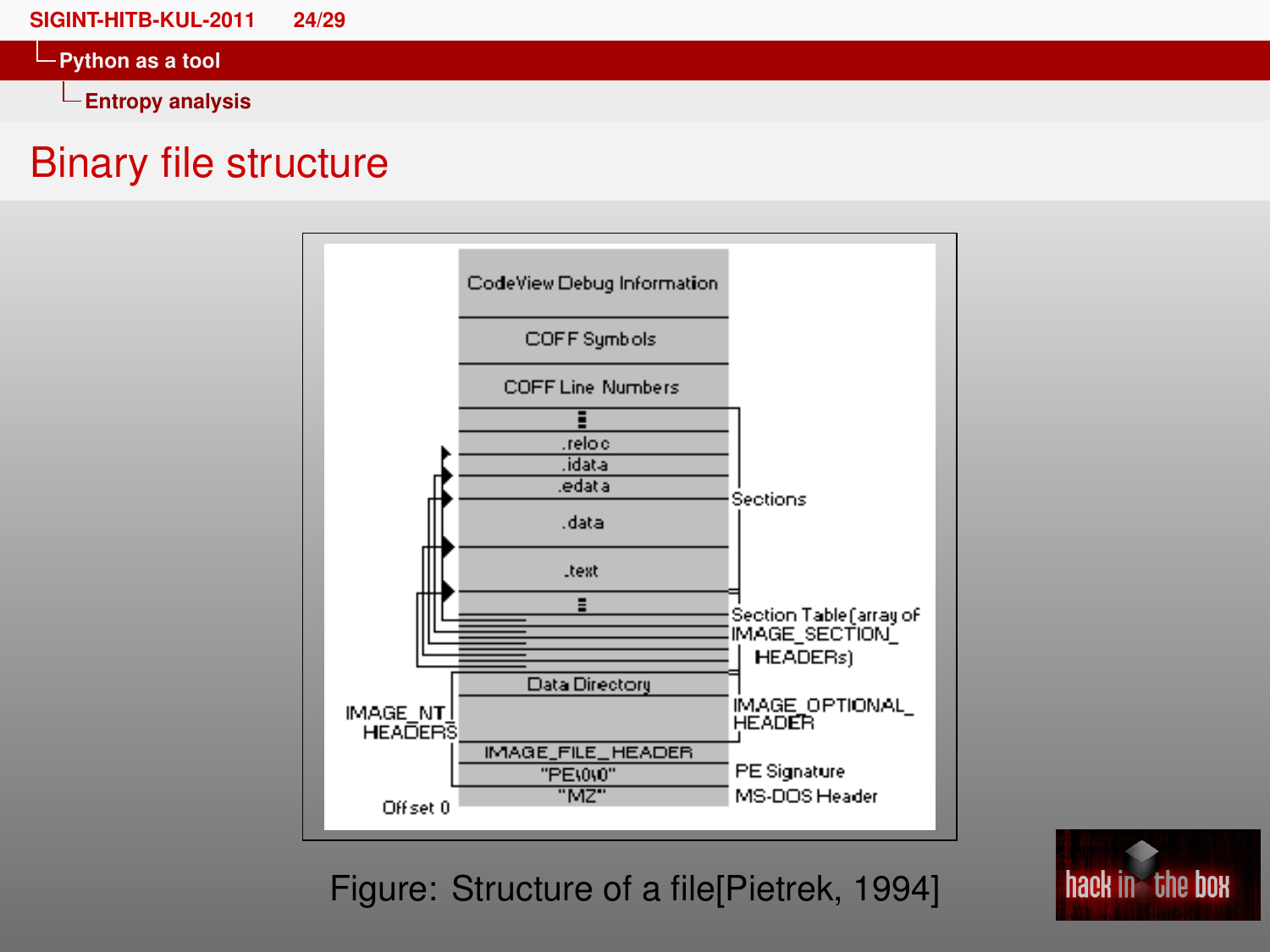**[SIGINT-HITB-KUL-2011 25/29](#page-0-0)**

**Python as a tool**

**Entropy analysis**

```
print "\n[+]Now check for binary entropy.."
        for sec in pe.sections:
                #s = "8-10s 8-12s 8-12s 8-12s 8-12f" 8 (s = "%-10s %-12s" %(
                ''.join([c for c in sec.Name if c in string.printable]),
                        sec.get_entropy())
                if sec.SizeOfRawData == 0 or (sec.get_entropy() > 0
and sec.get_entropy() < 1) or sec.get_entropy() > 7:
                                 s += "[SUSPICIOUS]"
                print "",s
```
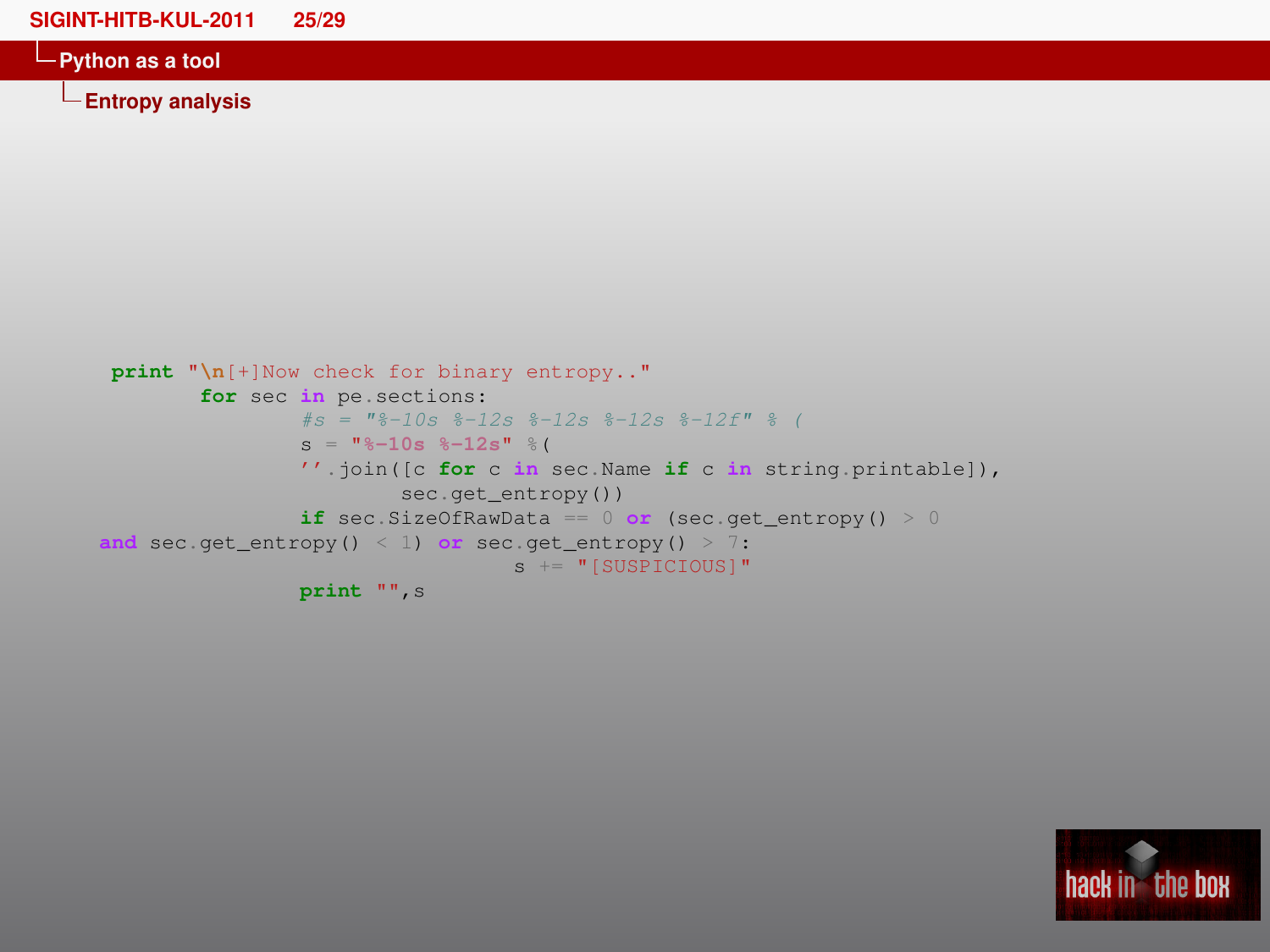**Entropy analysis**

# Checking entropy…

|          | [+]Now check for binary entropy |                            |
|----------|---------------------------------|----------------------------|
| %s .text | 6.84045277182                   |                            |
| %s rdata | 0.0                             | [SUSPICIOUS]               |
| %s .data |                                 | 7.99566735324 [SUSPICIOUS] |
| %s .ice  | 6.26849761461                   |                            |

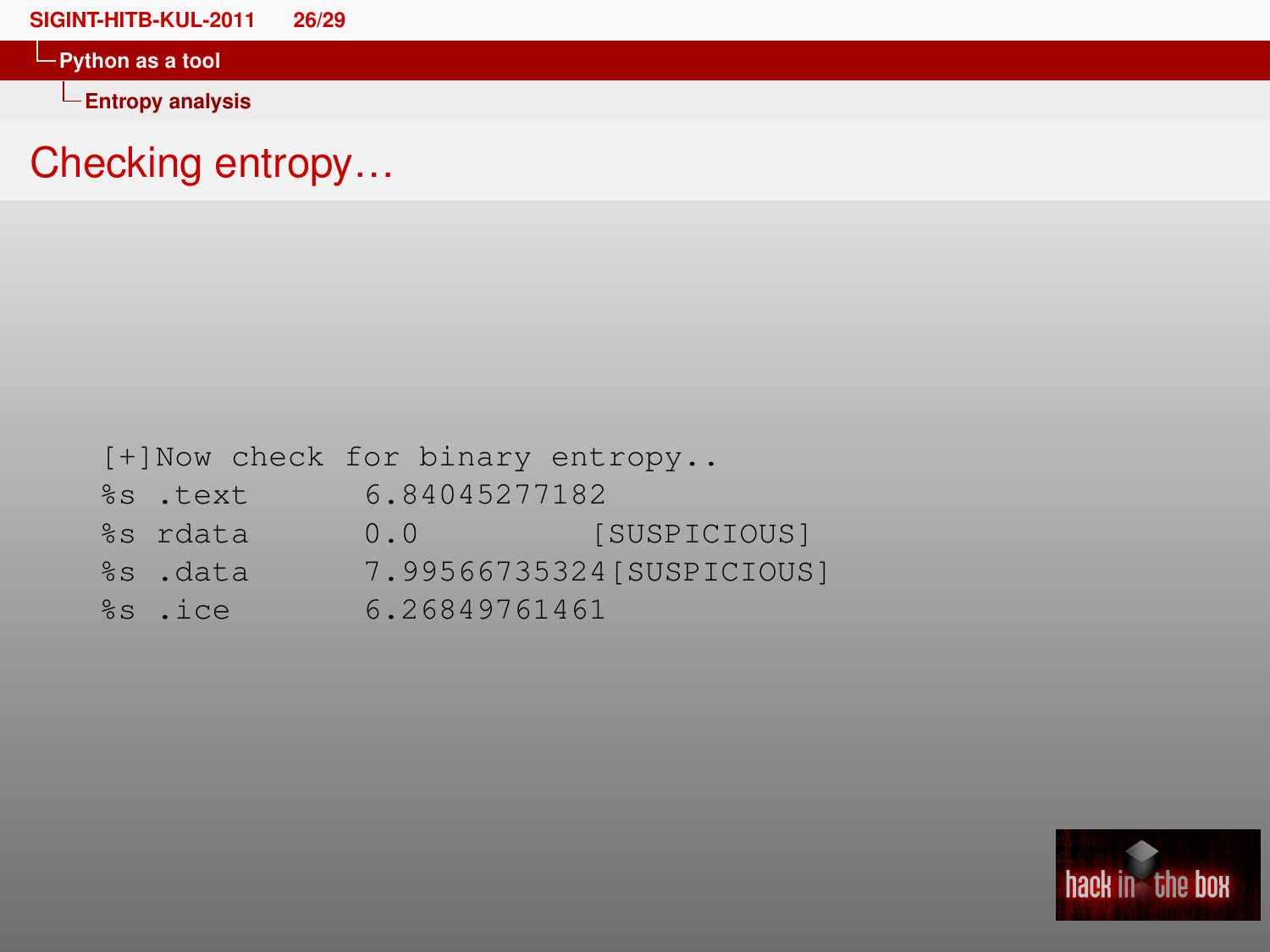### najmi.zabidi@gmail.com

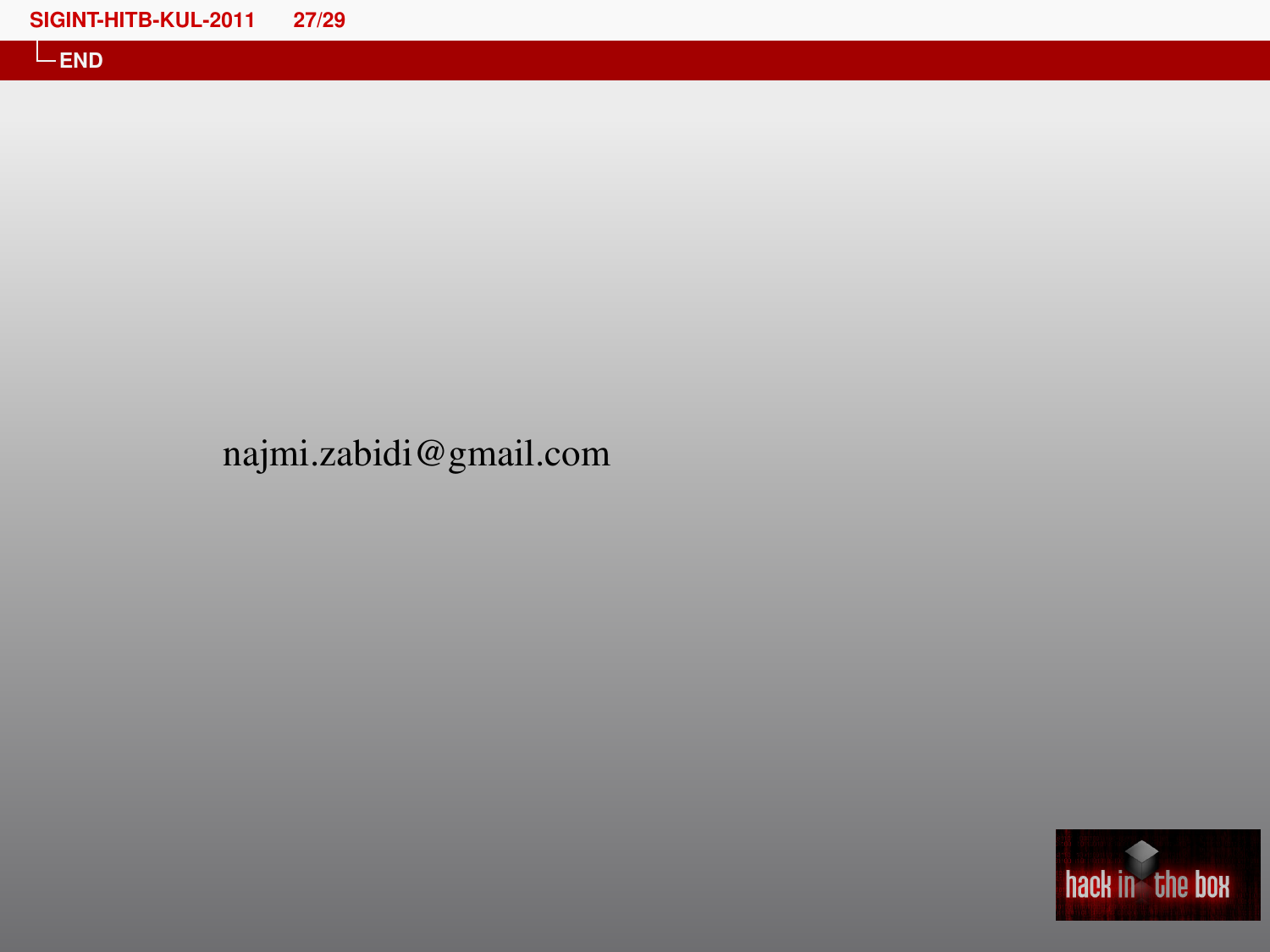**END**

## Special thanks

Thanks to Joxean, Beenu Arora